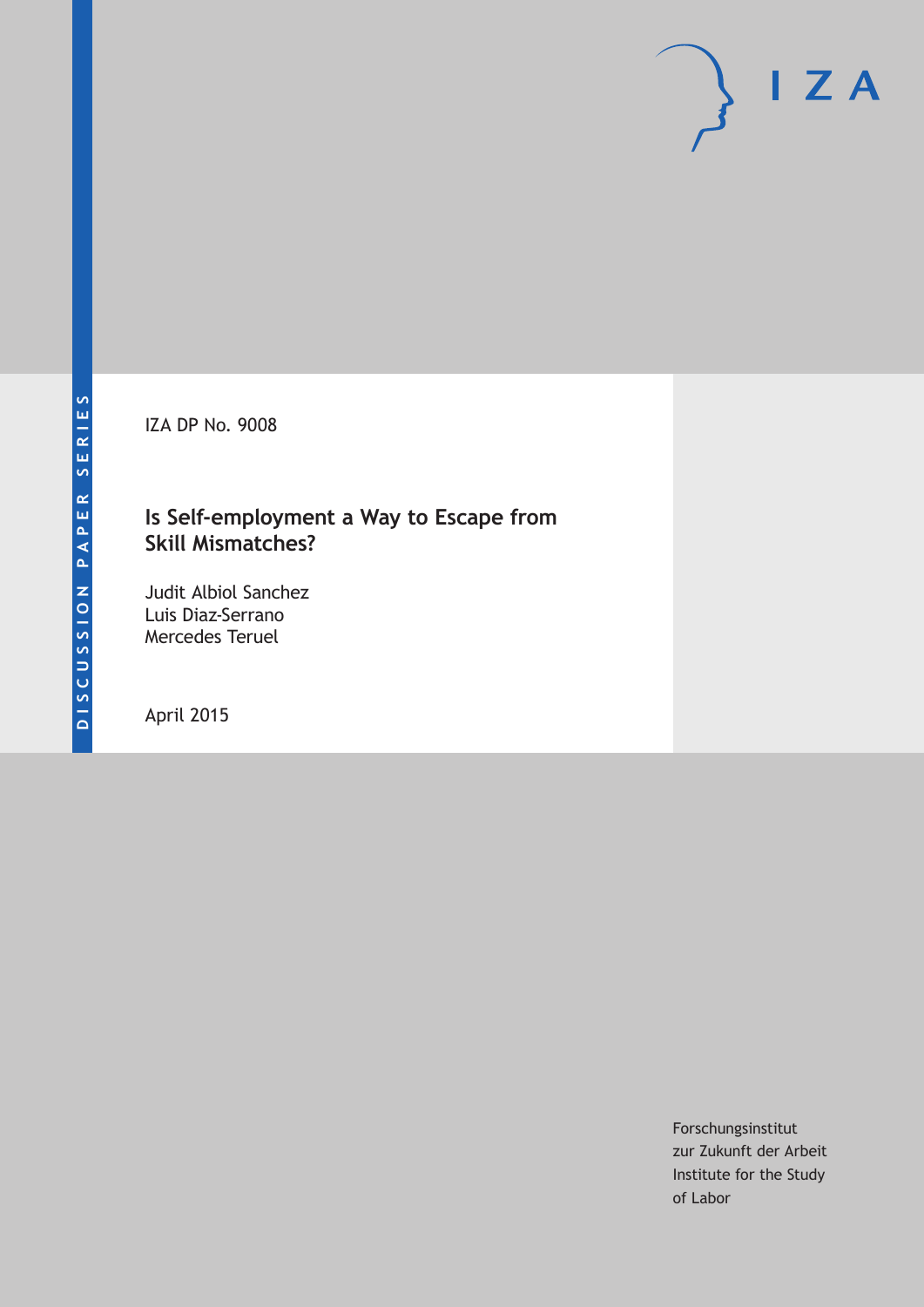# **Is Self-employment a Way to Escape from Skill Mismatches?**

## **Judit Albiol Sanchez**

*CREIP, Universitat Rovira i Virgili*

## **Luis Diaz-Serrano**

*CREIP, Universitat Rovira i Virgili and IZA*

## **Mercedes Teruel**

*CREIP, Universitat Rovira i Virgili*

Discussion Paper No. 9008 April 2015

IZA

P.O. Box 7240 53072 Bonn **Germany** 

Phone: +49-228-3894-0 Fax: +49-228-3894-180 E-mail: iza@iza.org

Any opinions expressed here are those of the author(s) and not those of IZA. Research published in this series may include views on policy, but the institute itself takes no institutional policy positions. The IZA research network is committed to the IZA Guiding Principles of Research Integrity.

The Institute for the Study of Labor (IZA) in Bonn is a local and virtual international research center and a place of communication between science, politics and business. IZA is an independent nonprofit organization supported by Deutsche Post Foundation. The center is associated with the University of Bonn and offers a stimulating research environment through its international network, workshops and conferences, data service, project support, research visits and doctoral program. IZA engages in (i) original and internationally competitive research in all fields of labor economics, (ii) development of policy concepts, and (iii) dissemination of research results and concepts to the interested public.

IZA Discussion Papers often represent preliminary work and are circulated to encourage discussion. Citation of such a paper should account for its provisional character. A revised version may be available directly from the author.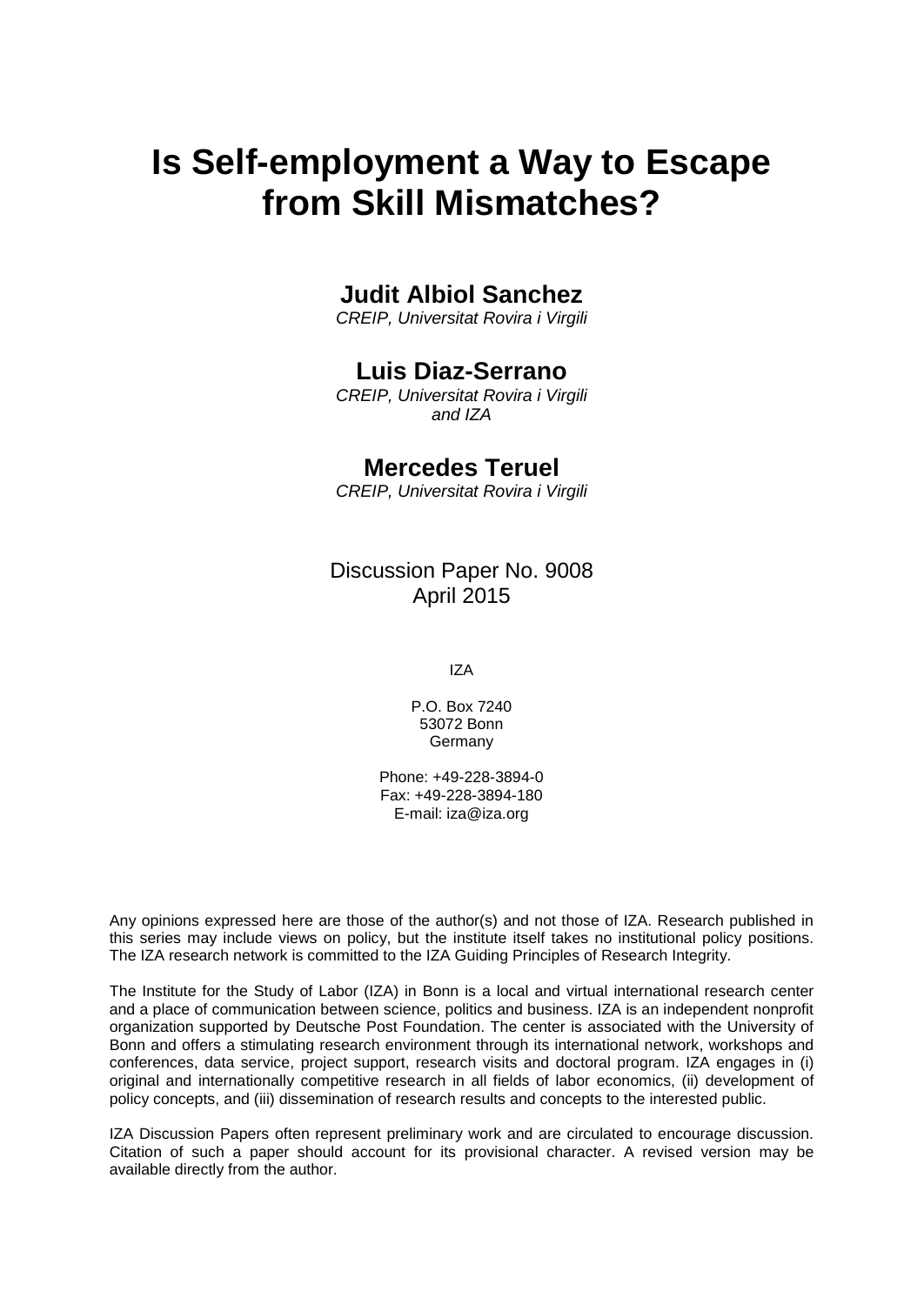IZA Discussion Paper No. 9008 April 2015

## **ABSTRACT**

## **Is Self-employment a Way to Escape from Skill Mismatches?**

During the last two decades, skill mismatches have become one of the most important issues of policy concern in the EU (European Commission, 2008). Hence, the literature has stressed the necessity to reduce skill mismatches. We contribute to this literature by analyzing the impact of the transition from salaried employment to self-employment on self-reported skill mismatches. To do so, we resort to the European Community Household Panel (ECHP) covering the period 1994-2001. Using panel data, we track individuals over time and measure their self-reported skill mismatch before and after the transition. Our empirical findings indicate not only that the average self-employee is less likely to declare being skillmismatched but also that those individuals who transit from salaried employment to selfemployment reduce their probability of skill mismatches after the transition.

JEL Classification: L26, J24, B23

Keywords: self-employment, skill mismatches, salaried employment

Corresponding author:

Luis Diaz-Serrano Universitat Rovira i Virgili Department of Economics Av. Universitat, 1 43204 Reus **Spain** E-mail: [luis.diaz@urv.cat](mailto:luis.diaz@urv.cat)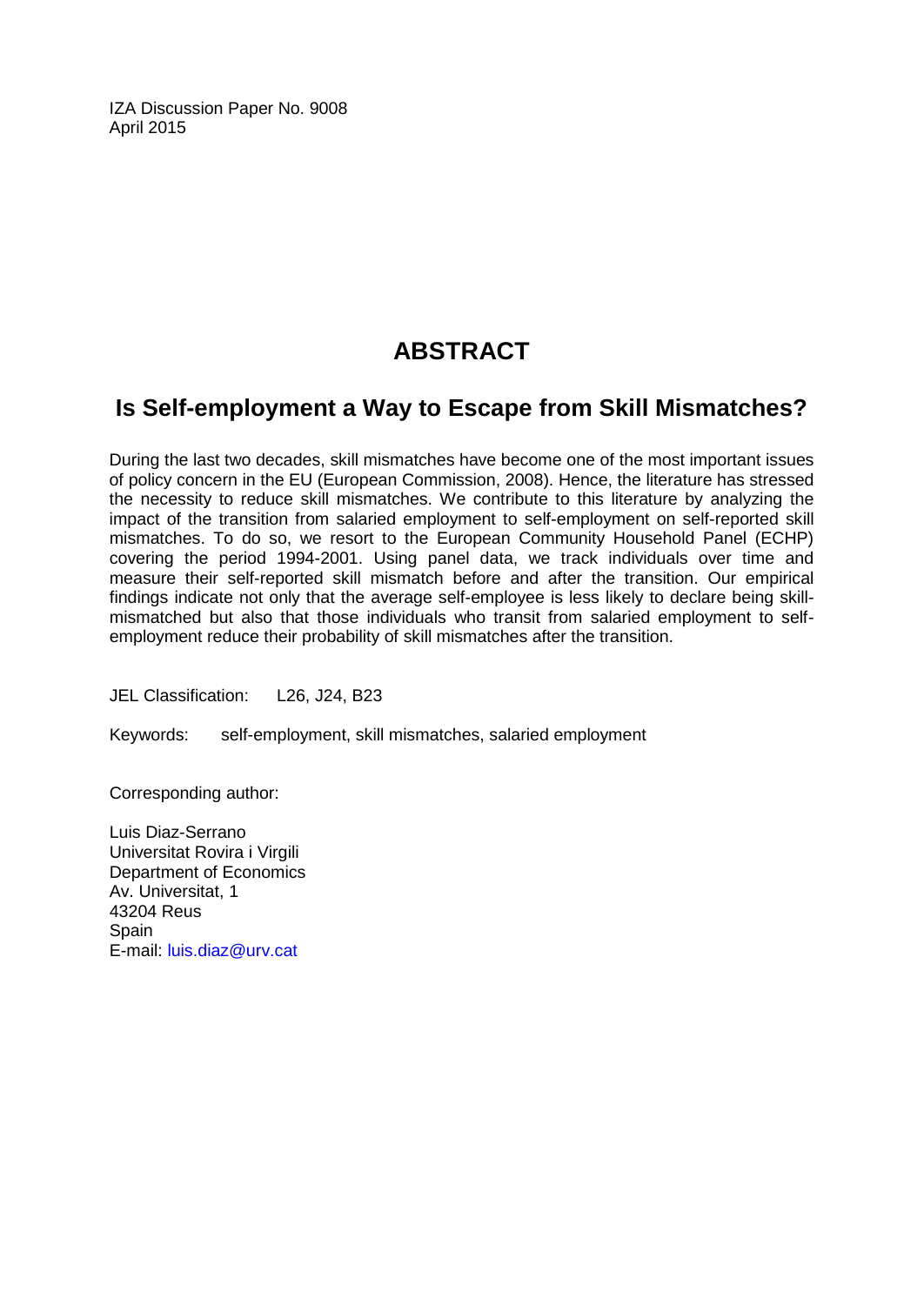#### **1. Introduction**

With global competition increasing, demographic change unfolding and rapid technological change intensifying, skill mismatches have come to the forefront of Europe's policy debate (Cedefop, 2010). Skill mismatches have important negative consequences for labor activity. For instance, skill mismatches have a negative impact on salaries, employment, competitiveness and economic growth, as well as on psychological aspects such as job satisfaction. Berlingieri and Erdsiek (2012) argue that being mismatched, from employees' perspective, could reduce their motivation and effort, leading to a lower level of productivity. This affects social interaction and generates significant economic and social costs (Allen et al., 2001). Hence, matching skills and available jobs through better labor market information and efficient job placement services should be a priority for policy-makers.

Most research regarding skill mismatches focuses on analyzing their determinants and their negative effects on society and more specifically on individuals. However, given that skill mismatches are one of the main challenges faced by governments, it is necessary to focus on how to overcome them. Keeping this in mind and given that most individuals who report being skill-mismatched are salaried employees (Allen et al., 2001; Vieira, 2005; Millán et al., 2013), we find it plausible that employees may overcome this problem by making the transition to selfemployment. To the best of our knowledge, an analysis of the impact of the transition from salaried employment to self-employment on the probability of reporting being skill-mismatched does not exist.

Given the relevance of matching skills and jobs and of promoting selfemployment, the aim of this paper is to determine whether those individuals who transit from salaried employment to self-employment report being less skillmismatched, both in the short and in the medium term. To this end, we resort to the

2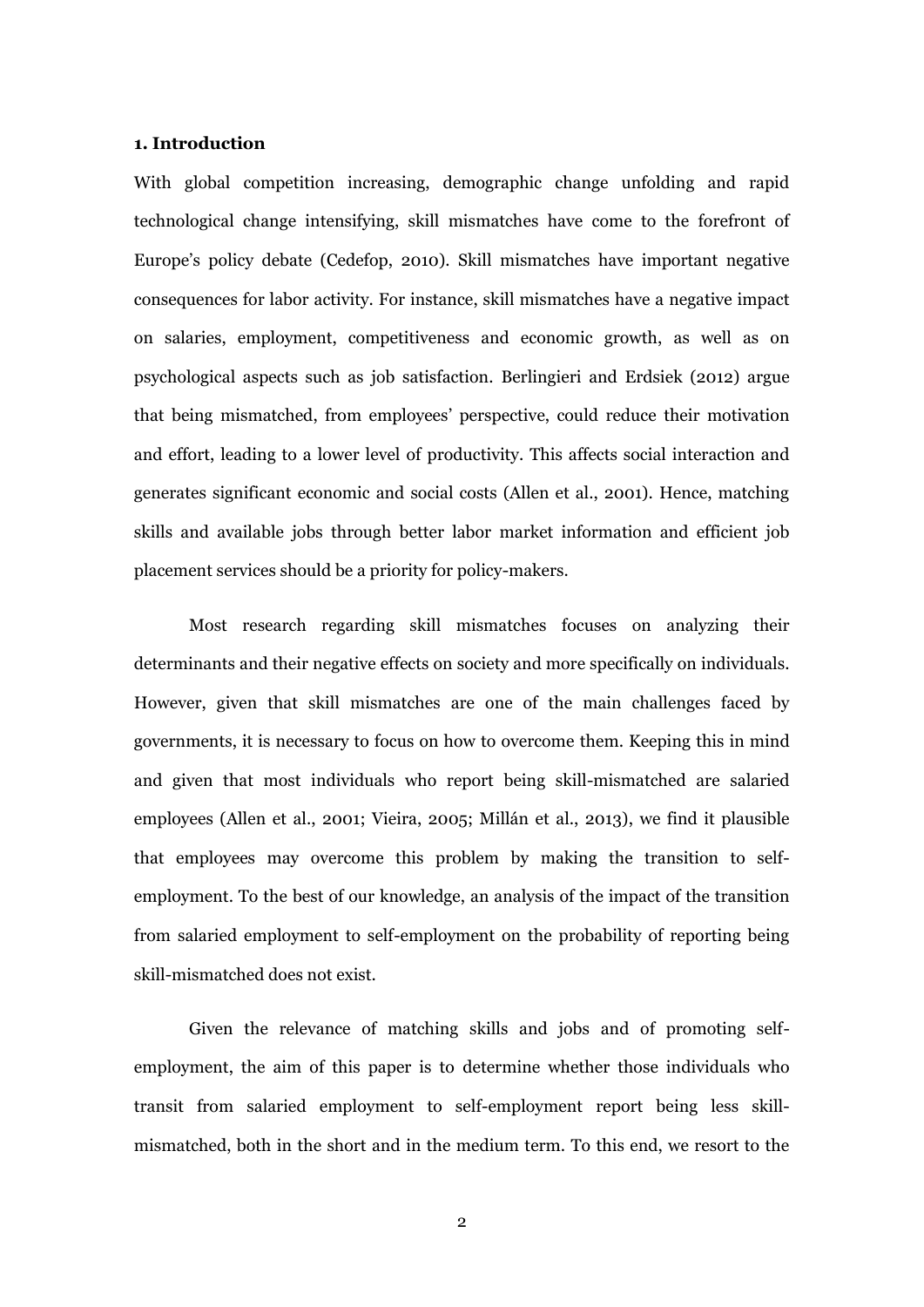European Community Household Panel (ECHP). This survey provides comparable micro data for a number of EU countries during the period 1994–2001. The panel nature of the data allows us to track individuals over time and measure their selfreported skill mismatch before and after the transition. Our results indicate that making the transition from salaried employment to self-employment significantly reduces the probability of reporting being skill-mismatched. This finding is robust to all our alternative models and specifications.

The remainder of the paper is structured as follows. Section 2 revises the findings in the literature. Section 3 describes the data and presents the descriptive statistics. Section 4 introduces the model and the econometric framework. Section 5 explains the main results and, finally, Section 6 draws conclusions from the analysis and offers some policy implications.

#### **2. Literature review**

 $\overline{\phantom{a}}$ 

A large part of the empirical literature gives support to the fact that self-employees are more satisfied than employees<sup>1</sup> (Thompson et al., 1992; Blanchflower and Oswald, 1998; Blanchflower, 2000; Blanchflower et al., 2001; Hundley, 2001; Parasuraman and Simmers, 2001; Benz and Frey, 2004, 2008; Bradley and Roberts, 2004; Noorderhaven et al., 2004). From a theoretical point of view, self-employment transitions based on rational agent-based models assume that individuals will become self-employed if their expected utility from this option exceeds that associated with wage employment. Hence, the expected improvements in earnings from selfemployment in comparison with wages are one of the factors pointed out in the

<sup>1</sup> These results have been subject to some criticism. For instance, Blanchflower and Oswald (1998) state that job satisfaction levels might be subject to biases since self-employed people may be intrinsically more optimistic and cheerful than others. However, Frey and Benz's (2003) results show that job satisfaction increases when employees become self-employed even when they control for unobserved individual differences, such as the extent of cheerfulness or optimism.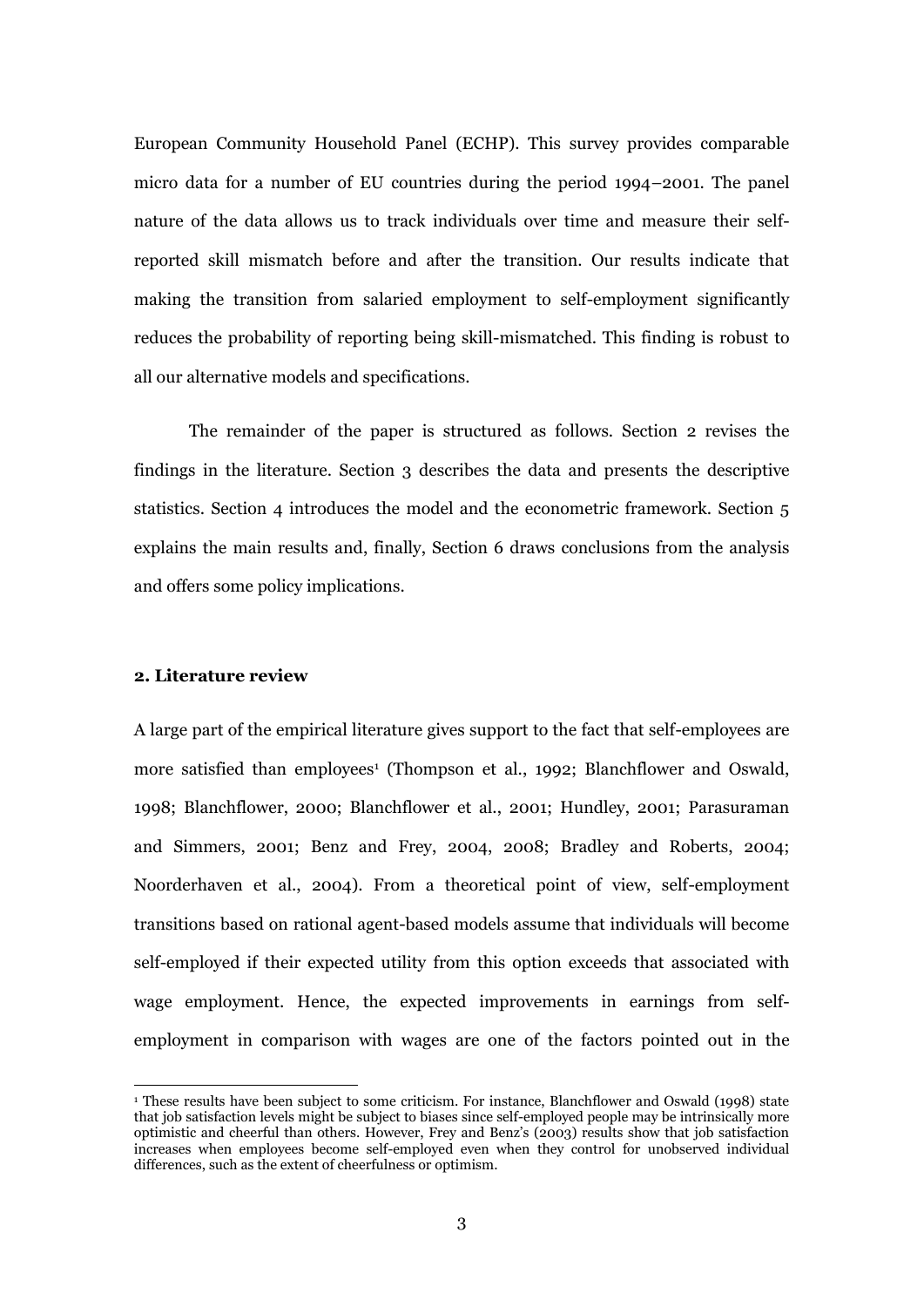literature to explain the transition from salaried employment to self-employment (Rees and Shah, 1986; Fujii and Hawley, 1991; Taylor, 1996). However, other factors have attracted the attention of the empirical literature, while the role of earnings as a proxy for utility has been relaxed. According to some authors (Taylor, 1996; Blanchflower, 2000, 2004; Hamilton, 2000; Guerra and Patuelli, 2012), the nonpecuniary benefits of becoming self-employed justify the fact that individuals become and remain self-employed in spite of the fact that they may have lower initial earnings, lower earnings growth and higher income volatility with respect to salaried employment.

Different non-pecuniary determinants affect job satisfaction and may push individuals to become self-employed. In fact, it has been found that job satisfaction can be interpreted as an "excess" reward discounting future potential flows of utility deriving from a change in working conditions with respect to the current situation. Another simpler way of defining this would be that job satisfaction picks up the difference between the expected utility and the experienced utility in the workplace (Diaz-Serrano, 2009). The factors affecting job satisfaction are the following. First, the independence offered by self-employment may explain the transition from employment to self-employment (Evans and Leighton, 1989; Taylor, 1996; Hyytinen and Ruuskanen, 2006; van Praag and Versloot, 2007). In other words, self-employees may shape their own future (Hundley, 2001). Second, supervision and limited opportunities for promotion also arise as major determinants of job transition (Brockhaus, 1982). Third, emotional factors, such as feeling inappropriate or displaced, may push individuals to become self-employed (Shapero and Sokol, 1982). Furthermore, other feelings, such as feeling bored or angered, positively affect selfemployment choices (Wennekers et al., 2001; Hofstede et al., 2004). For instance, van Praag and Versloot (2007) point out that self-employees may be more satisfied because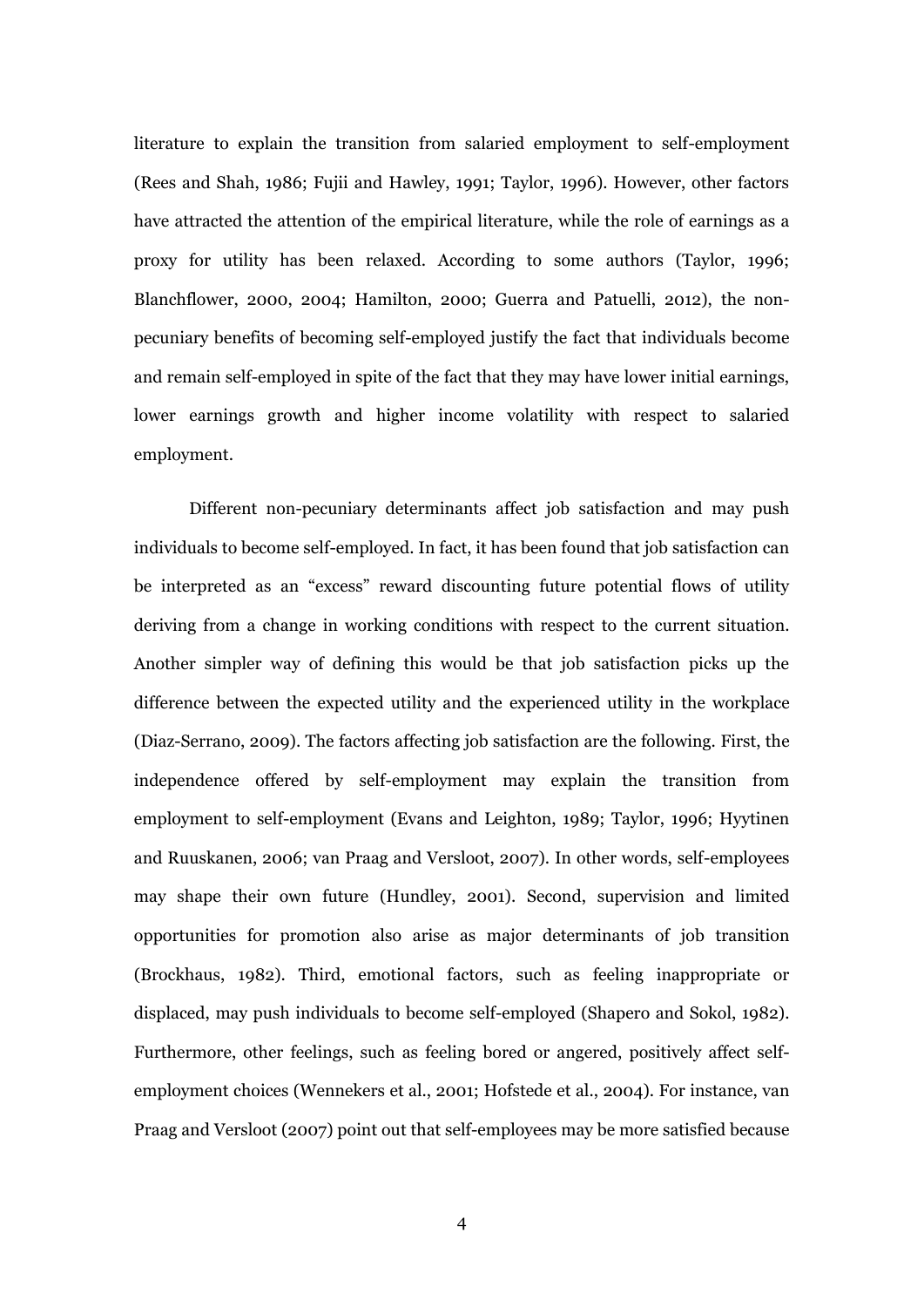they enjoy more interesting jobs. This feeling may be more pronounced for individuals with higher education since they have more demanding jobs and have to meet higher expectations. Fourth, the risk of becoming unemployed may finally encourage potential self-employees to create their own company. Hence, all these factors increase the dissatisfaction of employees. Of course, the more dissatisfied employees are the ones who are expected to be more prone to enter self-employment (Brockhaus, 1980; Taylor, 1996; Blanchflower, 2000, 2004; Millán et al., 2013). 2

Furthermore, there is a robust finding that skill mismatches are correlated with lower earnings (e.g. Borghans and de Grip, 2000; Groot and Maassen van den Brink, 2000; Chevalier, 2003; Cedefop, 2010). Consequently, skill mismatches appear as one of the most crucial factors affecting job satisfaction (Moshavi and Terborg, 2002; Cabral, 2005; Bender and Heywood, 2006; Lindley and McIntosh, 2008; McGuinness and Wooden, 2009; Verhaest and Omey, 2009; Mavromaras et al., 2010; Bender and Heywood, 2011; Mavromaras and McGuinness, 2012). For instance, Battu et al. (1997) concluded that job satisfaction is significantly adversely affected by mismatches. Belfield and Harris (2002) find only limited support for the argument that job matching explains greater job satisfaction. Johnson and Johnson (2002) report a negative relation between job satisfaction and perceived over-qualification in a longitudinal analysis. In fact, Allen and Velden (2001) and Allen and de Weert (2007) also point out that while educational mismatches may affect wages, skill mismatches are good predictors of job satisfaction and the on-the-job search.

One significant result in the literature is that skill mismatches are positively correlated with quitting and job turnover (e.g. Allen and Velden, 2001; Wolbers, 2003; Lee et al., 2011). For instance, Allen and Velden (2001) show that skill mismatches, in particular for employees declaring underutilization of skills, have a positive impact on

 $\overline{\phantom{a}}$ 

<sup>2</sup> Furthermore, previous evidence shows that switchers to entrepreneurship gain more satisfaction than switchers in the opposite direction (Frey and Benz, 2003).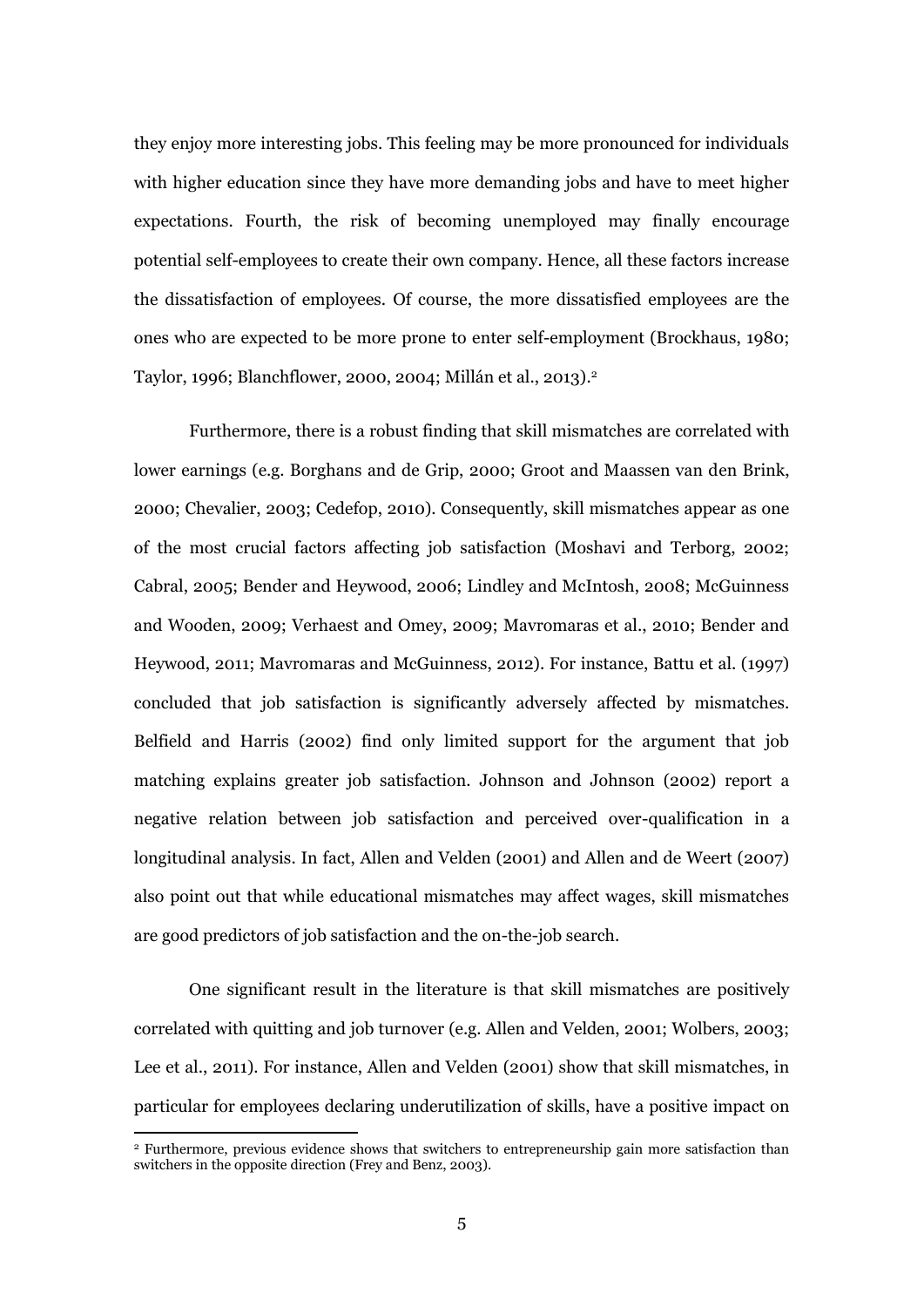on-the-job search behavior. However, their study focuses on data from tertiary education in eleven European countries and Japan belonging to two different cohorts, those who graduated in the academic year 1990–91 and those who graduated in the academic year 1994–95. In a more recent study, Lee et al. (2011) analyze the determinants affecting intentions to become self-employed. Their results show that self-employment becomes desirable when there is a mismatch between the employees' innovation orientation and the characteristics of the organizations for which they work. Although they focus on the innovation orientation, their results highlight that the existence of a mismatch between the skills of an individual and those required in the work affects the intention to become self-employed positively. Conversely, some results show that individuals do not decide to become self-employed if they have skill shortages. For instance, Brixiova et al. (2009) develop a simple model of labor reallocation with transaction costs and show how skill shortages can inhibit firm creation and increase income inequality.

However, the literature also indicates other factors that may mitigate the advantages of self-employment, one of which is job security. It is argued that selfemployees have more limited employment protection than employees. In that sense, employees face a smaller gap between expected and actual job security. Self-employees may have more difficulties in predicting the extent of job security beforehand since the specific circumstances and challenges that they encounter in their business may change every year. As a consequence, self-employees experience much higher income volatility throughout their working lives, which in turn has a negative impact on the probability of becoming a homeowner (Diaz-Serrano, 2005). Furthermore, the pressure of work is higher among self-employees due to the inherent risk of businesses. In that sense, self-employees report that they find their work stressful, but they also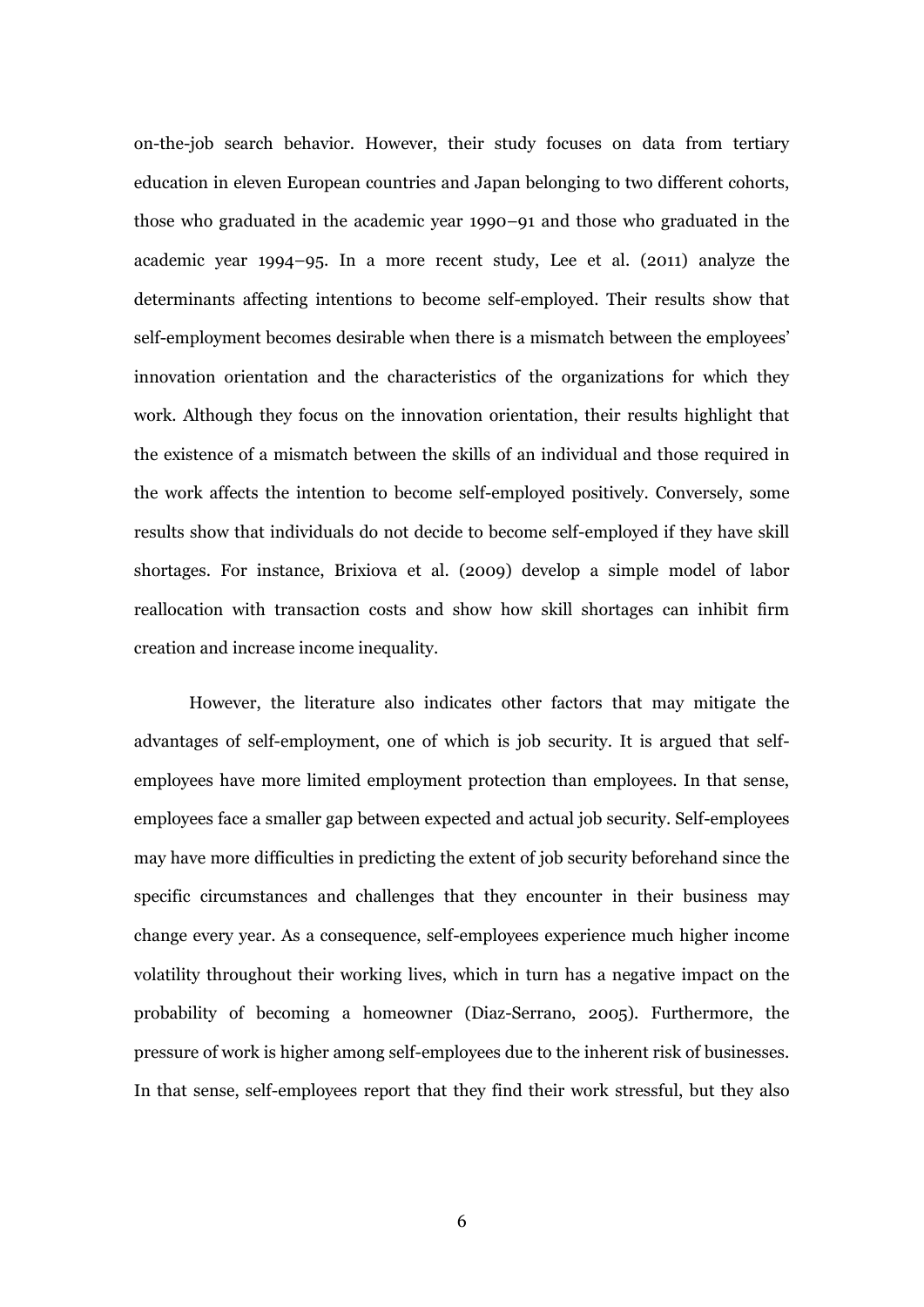state that they have control over their lives as well as being highly satisfied with their lives (Blanchflower, 2004; Guerra and Patuelli, 2012).

#### **3. Econometric model**

#### *3.1. Random effects vs. pooled probit model*

One of the most interesting features of our analysis is the use of longitudinal data. It allows us to study observed mobility from salaried employment to self-employment, rather than intentions to move, and its impact on the probability of reporting a skill mismatch. Our main outcome variable is  $SM_{it}$ , a dummy that takes the value one if individual *i* declares him- or herself to be skill-mismatched in period *t* and zero otherwise. Hence, the econometric specification can be written as

$$
SM_{it} = I(SM^*_{it} > 0) = I(\lambda Trans_{it} + Z'_{it}\gamma + v_{it} > 0), \ (i = 1, \dots, N; t = 1, \dots, T)
$$
 (3.1)

where  $I(.)$  is a binary indicator function that takes the value one if the argument is true and zero otherwise, *Transit* is an indicator picking up the transition from salaried employment to self-employment,  $Z_{it}$  is a vector of explanatory variables,  $\lambda$  and  $\gamma$  are a set of coefficients to be estimated and  $v_{it}$  is the error term.  $\lambda$  is our parameter of interest since it shows the impact of the transition to self-employment on the skill mismatch.

Equation (3.1) represents the standard pooled probit model, which ignores the heterogeneity across individuals. If  $v_{it}$  is independent of  $Z'_{it}$ , the estimates produced by this model are consistent but might not be asymptotically efficient. However, the following clustering correction allows us to estimate the standard errors efficiently (Greene, 2004):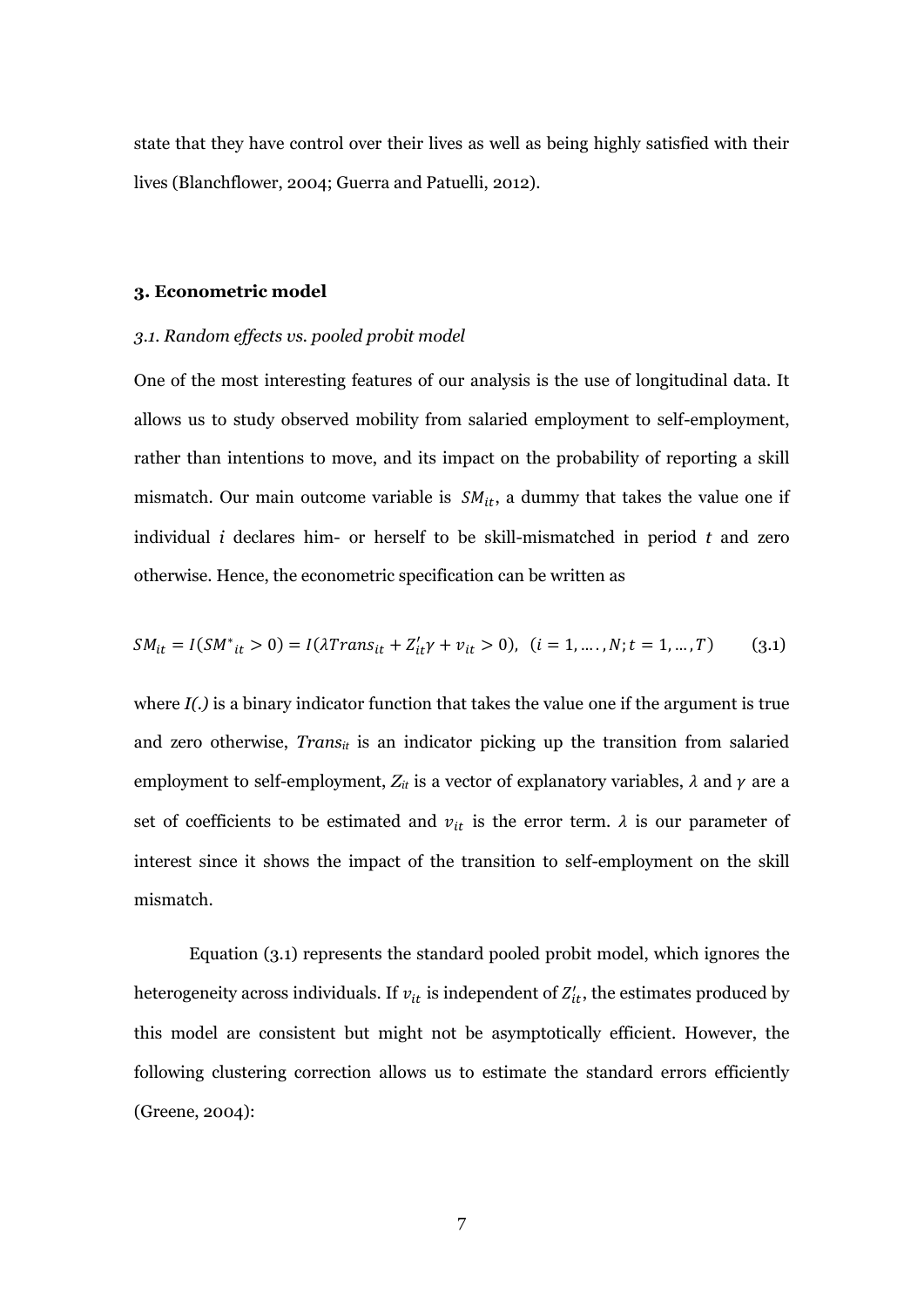$$
\hat{V}(\hat{\delta}, \hat{\gamma}) = \left(\frac{N}{N-1}\right)(-H^{-1})(\sum_{i=1}^{n} g_i g_i')(-H^{-1})
$$
\n(3.2)

where  $g_{it}$  and  $H$  are the gradient and the Hessian of the corresponding likelihood function of Equation (3.1), respectively, and  $g_i = \sum_{t=1}^{T} g_{it}$ .

If we assume that the error term in Equation (3.1) can be additively decomposed into an unobservable individual-specific component,  $\delta_i$ , which is constant over time and normally distributed with zero mean and variance  $\sigma_{\delta}^2$ , and time-varying white noise,  $e_{it}$ , independent of both  $\delta_i$  and  $Z_{it}$ , then Equation (3.1) becomes:

$$
SM_{it} = I(SM^*_{it} > 0) =
$$
  
= I(\lambda Trans\_{it} + Z'\_{it}\gamma + \delta\_i + e\_{it} > 0), (i = 1, ..., N; t = 1, ..., T) (3.3)

Equation (3.3) corresponds to the standard random-effects probit model for which maximum likelihood estimates are generally consistent and asymptotically efficient (see e.g. Greene, 2000). We can also obtain an estimate of  $\rho$  defined as:

$$
\rho = corr(\delta_i + e_{it}, \delta_i + e_{is}) = \frac{\sigma_{\delta}^2}{\sigma_{\delta}^2 + \delta_e^2}, \forall t \neq s
$$
\n(3.4)

This term is the correlation between the composite latent errors,  $\delta_i + e_{it}$ , across any two time periods and it also measures the relative importance of the individual's unobserved effect,  $\delta_i$ .

So far, we know that both the pooled and the random-effects model provide consistent estimates under given circumstances. Moreover, after applying the correction expressed in Equation (3.1), the pooled probit model also turns out to be efficient. The estimated parameters of the correlated random-effects probit model will converge to the estimated parameters of the pooled probit model as  $\rho$  tends to zero. In this setting, given the binary and panel nature of our data, a natural candidate to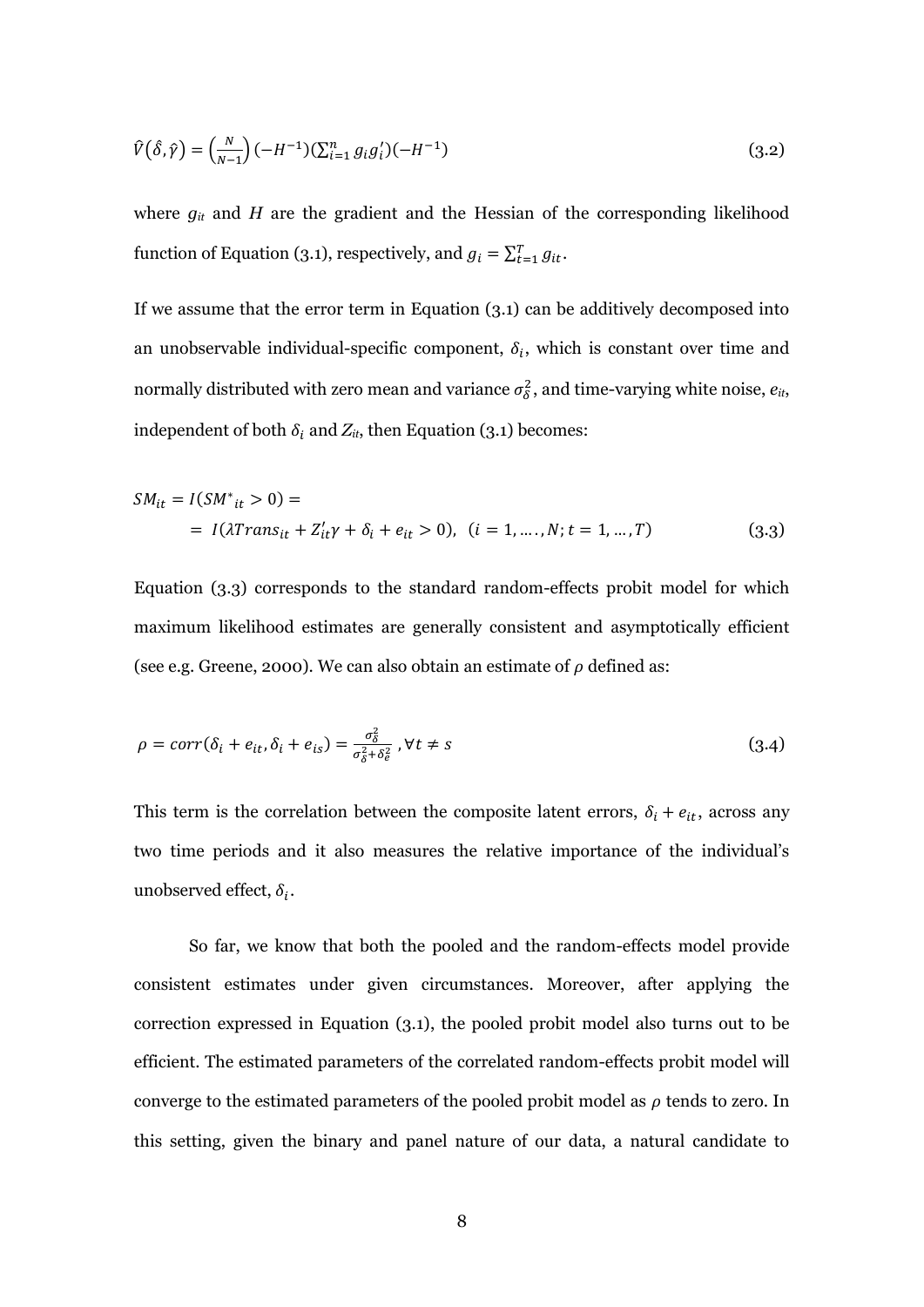model skill mismatches is the random-effects probit model. As pointed out, a pooled bivariate probit model is also a feasible alternative.

#### *3.2. Endogeneity*

In the context of our research, one potential source of endogeneity stems from the fact that a number of unobserved factors might affect both the probability of being skillmismatched and the probability of being salaried and the transition to selfemployment. If we do not account for this endogeneity, the estimates will be inconsistent, thus generating an identification problem for the parameters in Equation (3.1). Given that both variables are binary and the pooled model is feasible in this setting, the pooled bivariate probit model, which simultaneously estimates Equation (3.1) and the transition equation defined below, is a good solution to account for endogeneity:

$$
Trans_{it} = I(Trans^*_{it} > 0) = I(X_{it}' \pi + \varepsilon_{it} > 0), \ (i = 1, \dots, N; t = 1, \dots, T)
$$
\n(3.5)

In Equation (3.5), *Trans*<sup>*it*</sup> stands as defined in Equation (3.1),  $X_{it}$  is a vector of explanatory variables,  $\pi$  is a set of coefficients to be estimated and  $\varepsilon_{it}$  is the error term. In this equation system, now  $\rho^* = cov(\varepsilon_{it}, v_{it})$  is the correlation of the error terms in Equations (3.1) and (3.5). Endogeneity will exist if  $\rho^*$  is sufficiently large. As we have already discussed in subsection 3.1, unbiased and asymptotically efficient estimates of the simultaneous equation model composed by Equations (3.1) and (3.5) can be obtained by means of the maximum likelihood estimation of a pooled bivariate probit model. Recall that since we estimate a pooled model, we do not account for individual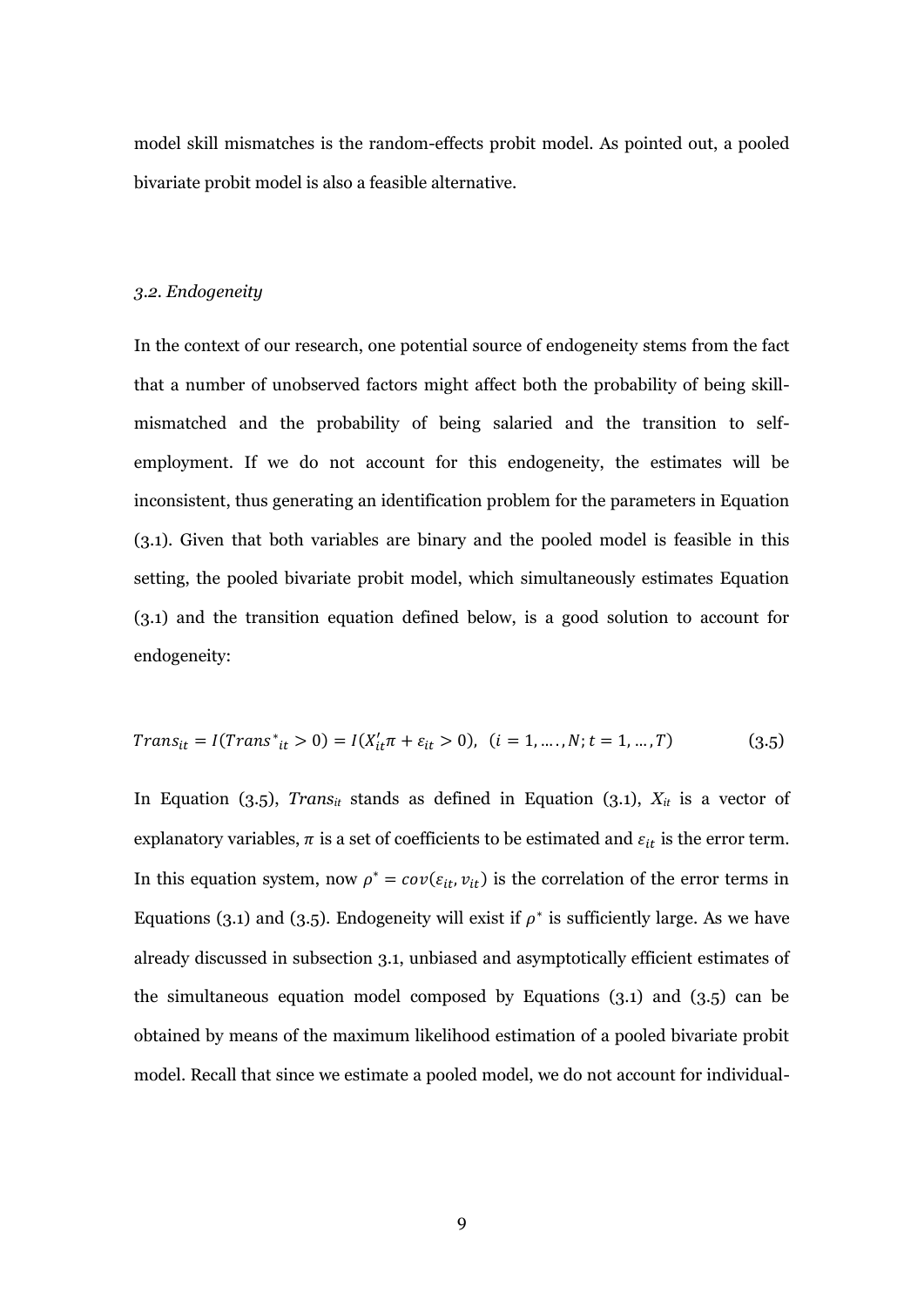specific effects. However, as we explained in subsection 3.1, this should not be a problem after using the clustering correction defined in Equation (3.2). 3

#### **4. Data and variables**

#### *4.1. Data and restricted samples*

The data used in this paper come from the European Household Panel (ECHP). The main advantage of this survey is that the questionnaires are standardized. Each year, all the surveyed individuals in the participating countries are asked the same questions; consequently, the information is directly comparable. Furthermore, it contains not only information at the household level, but also very detailed data at the individual level. These interviews cover a wide range of topics concerning living conditions. For instance, they include detailed information about the surveyed individuals' income, financial situation in a wider sense, working life, housing, social relations, health and sociodemographic information.

The data collection started in 1994 and was conducted over eight consecutive years. We make use of all the waves of the ECHP, thus covering the 1994–2001 period<sup>4</sup> for eleven of the EU-15 countries (Denmark, the Netherlands, Belgium, France, Ireland, Italy, Greece, Spain, Portugal, Austria and Finland). For Austria and Finland, the available files only cover the periods 1995–2001 and 1996–2001, respectively. 5

The purpose of this paper is to test whether self-employment is a way to escape from skill mismatches and whether workers perceive their job context differently when they become self-employed. Therefore, the panel structure of the ECHP allows us to

 $\overline{a}$ 

<sup>3</sup> See Diaz-Serrano and Stoyanova (2010) for further discussion.

<sup>4</sup> EU-15 refers to the fifteen member states of the European Union before the 1 May 2004 enlargement.

<sup>5</sup> See Peracchi (2002) for a review of the organization of the survey.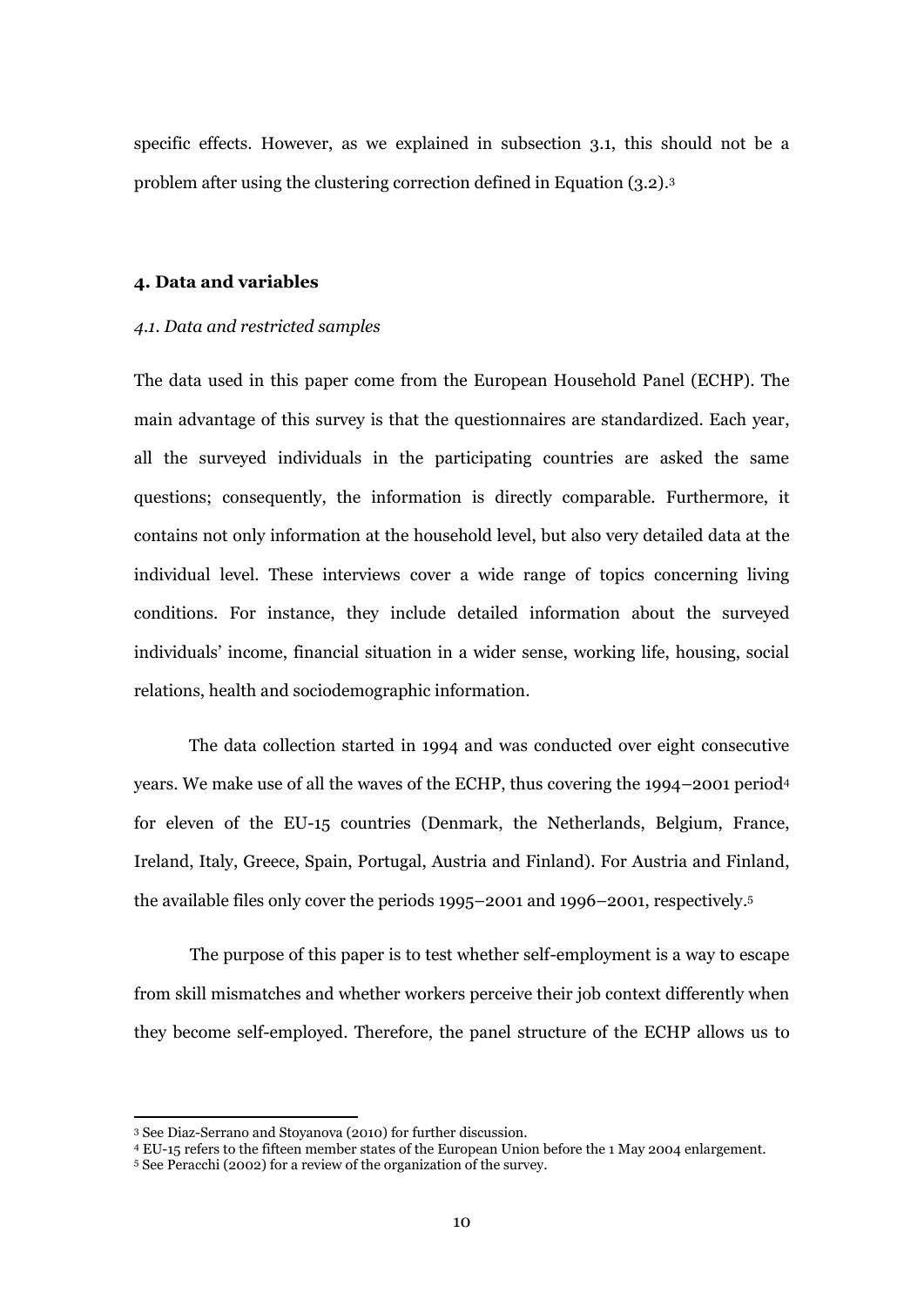track individuals who participate in the survey in consecutive years and change their job status from salaried employment to self-employment during the sample period.

We restrict our sample to those individuals who are self-employees or salaried employees, aged 18–65, either males or females and working part-time or full-time. Individuals who do not participate in consecutive waves are excluded from our sample. Workers are counted as self-employees if they answer "yes" to a direct question on selfemployment<sup>6</sup> and salaried employees if they answer "yes" to a direct question on private employment<sup>7</sup> . Since we are interested in analyzing transitions from salaried employment to self-employment, individuals who remain in self-employment during the whole sample period are also excluded from the analysis.

Our final sample consists of a pool sample of countries containing 172,174 observations belonging to 46,830 individuals. This large sample is what we call the "full sample." In this sample, those individuals who remain salaried employees throughout the whole sample period are used as a control group for those who experience transitions from salaried employment to self-employment. Alternatively, from this "full sample," we create a subsample consisting of those individuals who switch only once from salaried employment to self-employment and remain in this employment regime until the end of the sample period. In this sample, we only consider individuals who experience the transition, so individuals are compared with themselves before and after the transition. We refer to this as the "restricted sample" and it consists of 4,414 observations belonging to 922 individuals.

 $\overline{\phantom{a}}$ 

<sup>6</sup> Individuals are forced to choose only one main occupation, either working for an employer in paid employment or working in self-employment. Since no information is collected on secondary activities, it is not possible to determine whether some individuals combine both self-employment and paid employment.

<sup>7</sup> We exclude workers in the public sector from the analysis because the determinants of occupational choice and job satisfaction among public sector workers deviate from those of private (salaried employment) sector workers. This difference is related to several factors, such as a relatively smaller workload for public sector workers and a motivation to serve the community (Francois, 2000; Glazer, 2004; Besley and Ghatak, 2005; Prendergast, 2007; Delfgaauw and Dur, 2008, 2009; Millán et al., 2013).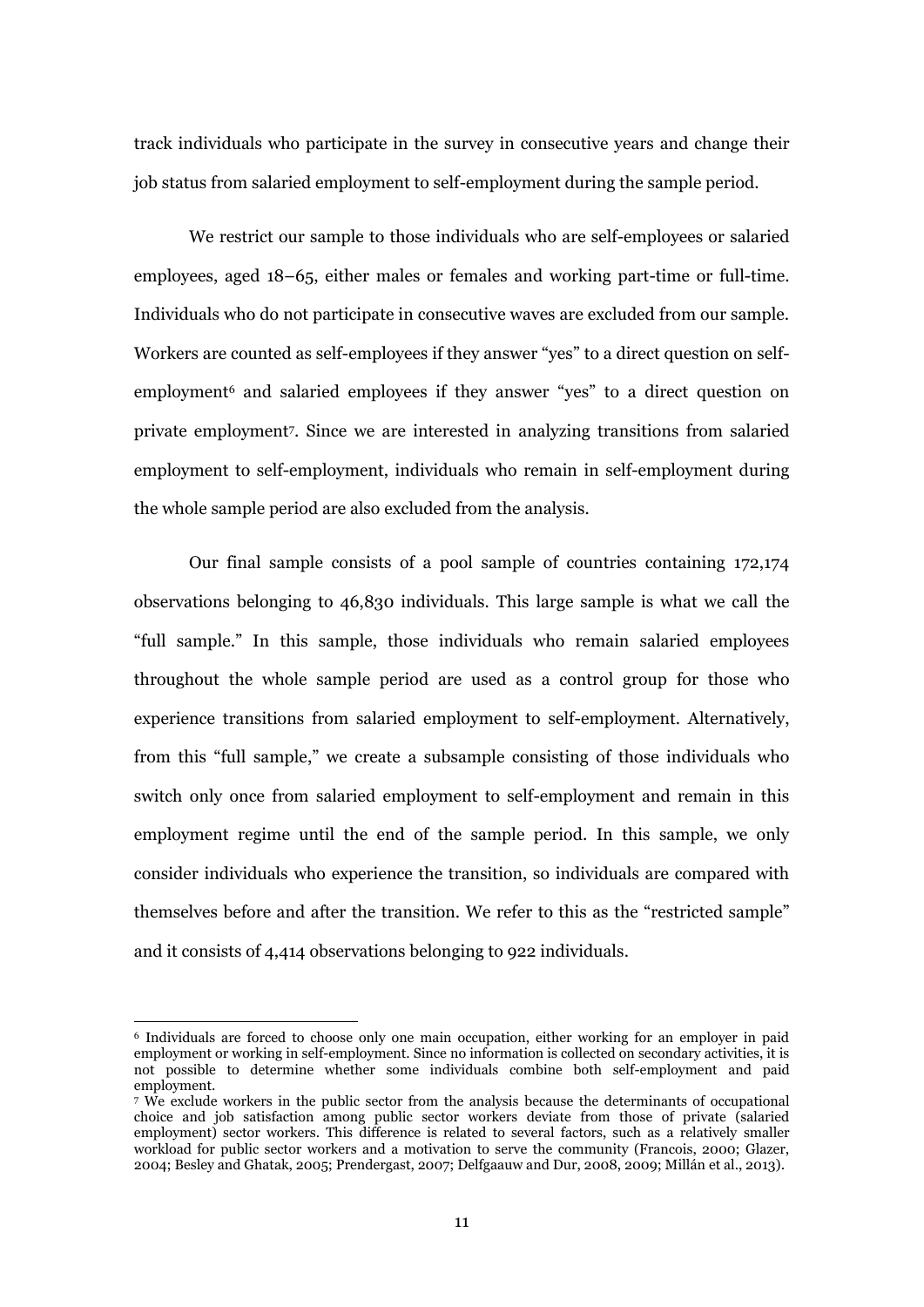#### *4.2. Variables*

 $\overline{\phantom{a}}$ 

Table A1 in the annex contains the description of the variables used in this analysis. The variable *Job Satisfaction* originally ranged from one to six, with one referring to individuals who are not satisfied with their job and six referring to those who are completely satisfied with their work. This variable is collapsed into a dummy variable that takes a value equal to one when the variable is equal to five or six and zero for values equal to four or less. 8

Our main outcome variable, that is, self-reported *Skill Mismatch*, is a dummy variable obtained from the elicited responses to the following question: "Do you feel that you have the skills or qualifications to do a more demanding job than the one you now have?" Those individuals who respond affirmatively to this question are considered to be skill-mismatched.

To test our hypothesis, we create different transition variables. The consideration of different transition variables will help us to determine the robustness of our analysis. From the "full sample," we construct two transition variables named Transition 1 and Transition 2. *Transition 1* is a dummy variable that takes the value one when individual *i* is in salaried employment in period *t-1* and in self-employment in periods *t*, *t+1* and so on until the end of the sample period and zero if the individual is in salaried employment at *t-1* and *t*. Those individuals who become self-employed only temporarily are considered as missing values. *Transition 2* is a dummy variable that takes the value one if individual *i* transits from salaried employment to selfemployment between period *t-1* and period *t*, regardless of whether he or she is selfemployed temporarily or until the end of the period, and zero if the individual is working in salaried employment. Note that the main difference between these two last

<sup>8</sup> We choose this procedure because, in most cases, there are only a few observations for some of the satisfaction scales.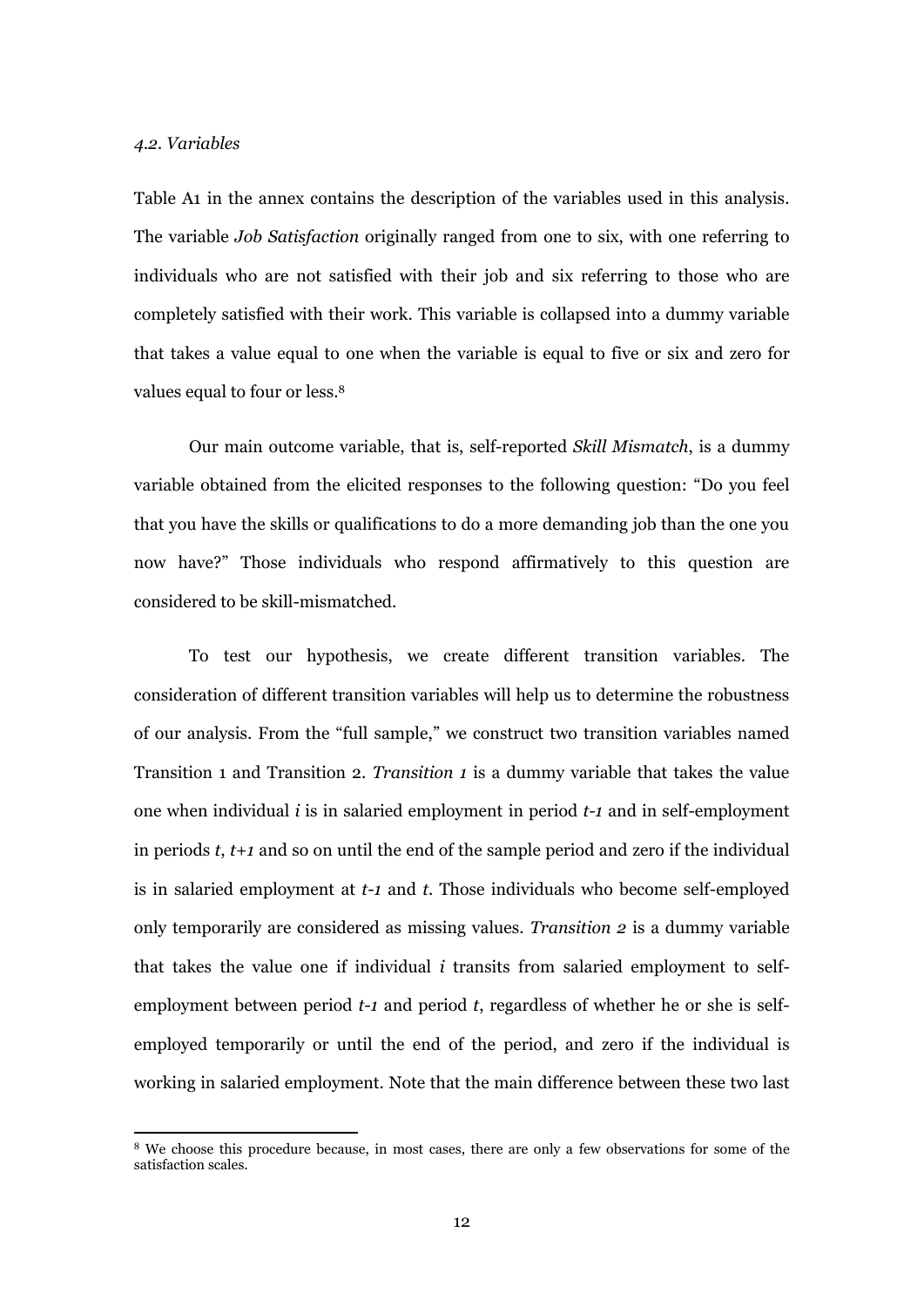transition variables is that in the first one, *Transition 1*, we compare those individuals who switch only once with those individuals working in salaried employment and in the second one, *Transition 2*, we compare all the individuals who switch at least once from salaried employment to self-employment with those individuals working in salaried employment.

From the "restricted sample," we construct the following transition variables: *Transition Long Term*, which is a dummy variable that takes the value one since the individual becomes self-employed until the end of the period in our sample and zero in the previous periods. This variable captures the long-term effect of the job transition on the skill mismatch. We also create a variable named *Transition Short-Term 1*, which is a dummy variable that takes the value one if individual *i* switches to selfemployment between period *t-1* and period *t* and zero otherwise. This variable is equal to one only in the period in which the individual make the transition and zero afterwards. This variable captures the short-term effect. Analogously, we also create two more transition variables, one named *Transition Short-Term 2*, which is a dummy variable that takes the value one only in the second year after the transition, and another named *Transition Short-Term 3–7*, which takes the value one from the third to the last year of the sample period after the transition and zero otherwise. These three variables allow us to capture the potential existence of adaptation effects, in terms of skills, on self-employment.

Our vector of explanatory variables accounts for various determinants: a set of individual-specific variables, such as demographic indicators (*Age* and *Female*), educational attainment (*Educ2* and *Educ3*), family aspects (*Family Size*) and employment characteristics (*Tenure*, *Log Hours Worked* and *Permanent Contract*).

Table 1 reports some of the descriptive information of the variables in the model. The summary statistics are reported separately for the "full" and the "restricted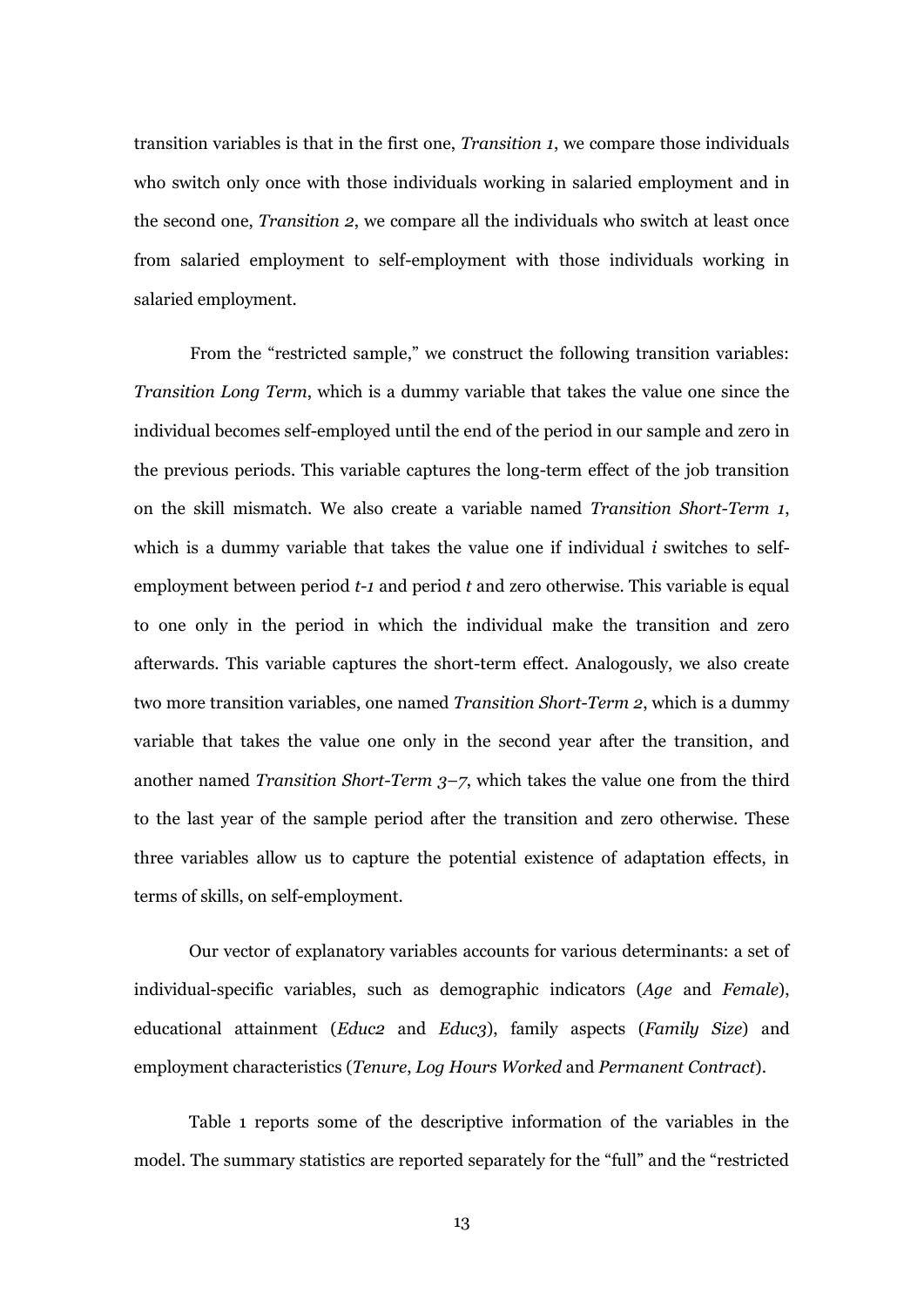sample," and for the latter, we report the summary statistics for those in salaried employment "before switching" and those in self-employment "after switching." Column (1) reports the descriptive statistics for the "full sample." Here, we have all the individuals who switch from salaried employment to self-employment, both those who switch only once and those who switch at least once. The percentage of individuals who switch once in comparison with those in salaried employment is 0.52%, while the percentage of individuals who make the transition at least once in comparison with those individuals in salaried employment is 1.46%. Here, the numbers indicate that our sample is formed mostly by individuals who perform more than one transition. As dependent variables, we have *Job Satisfaction* and *Skill Mismatch.* Recall that our satisfaction variable is a binary indicator. We observe that 48.43% of individuals report being satisfied with their current job status. The percentage of individuals who report being skill-mismatched is 52.76%. We observe that the average age is almost 37 years and most of the individuals are males. Furthermore, the percentage of individuals with tertiary education is 16.50%, while individuals with secondary education account for more than 35%. The average family size is 3 members. Regarding the employment characteristics variables, the average number of years in employment is 7 and the logarithm of the hours worked is more than 3. Concerning firm-specific indicators, the occupation with the highest value is *craft and trade workers* and the highest value of the main activity is recorded for the *service sector*, with 20.43% and 51.26%, respectively.

Column (2) reports the descriptive statistics for the "restricted sample." As we mentioned before, of the 46,830 individuals participating in the "full sample," only 922 make the transition from salaried employment to self-employment and remain there until the end of the sample period. The average percentage of individuals who report being skill-mismatched, accounting for those individuals who switch to self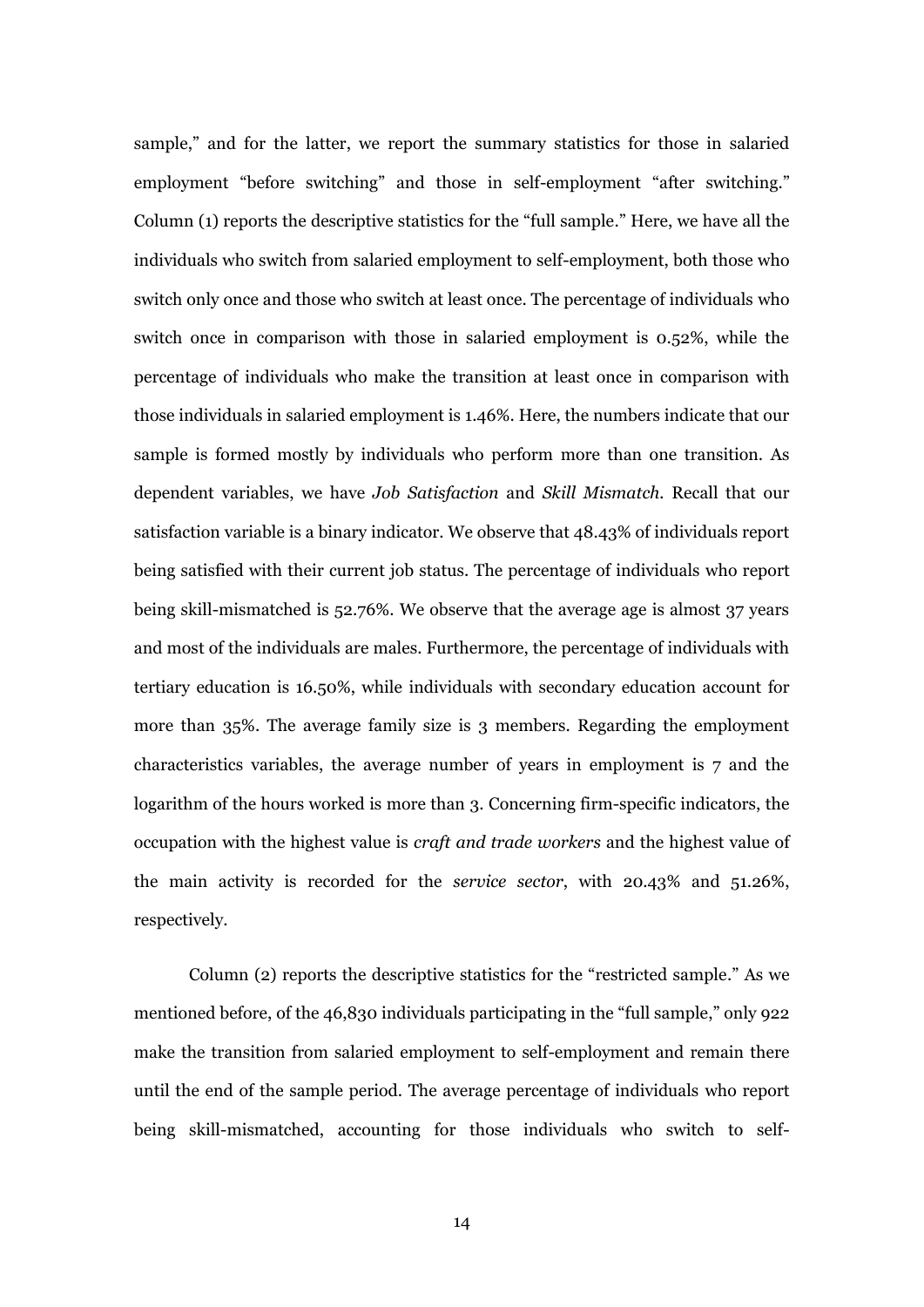employment, is 47.12%. In general, these switchers seem to be similar in terms of age and education relative to those in the "full sample," though the share of females is lower. The average number of years in the current job is 6, almost 1 year less than in the "full sample." The natural logarithm of the hours worked per week is slightly higher, 3.84. Almost 33% of the switchers declare that they had a permanent contract in the previous year. The *craft and trade workers* occupation accounts for the highest value, while around 36.66% of the main activity is accounted for by the *industry sector.* Column (3) and Column (4) report the descriptive statistics separately for the periods before switching (salaried employment) and the periods after switching (selfemployment). As one would expect, the average age after making the transition is higher than before, 39 years old. The percentage of females and the individuals with tertiary education have decreased to 15.68% and 15.47%, respectively. We also find that on average, the total number of members of the household is 3. However, the percentage of individuals with secondary education has increased to 35.29%. *Employment characteristics* are on the same line as those before switching to selfemployment. Concerning firm-specific indicators, *craft and trade workers* and *service sector* continue to account for the higher values.

It is worth noting the interesting pattern of our key variable, Skill Mismatch. The summary statistics reveal differences among the individuals in the "full sample" and those in the "restricted sample." In particular, 52.76% of individuals declare themselves to be skill-mismatched in the "full sample," while this percentage decreases to 47.12% in the "restricted sample." The decrease in this percentage once individuals make the transition should be highlighted. The percentage of individuals who report being skill-mismatched decreases significantly from 54.08% before the switch to 43.38% after the switch. Moreover, in Column (4), we observe that this value decreases through time. These results represent an interesting snapshot of the skill-mismatched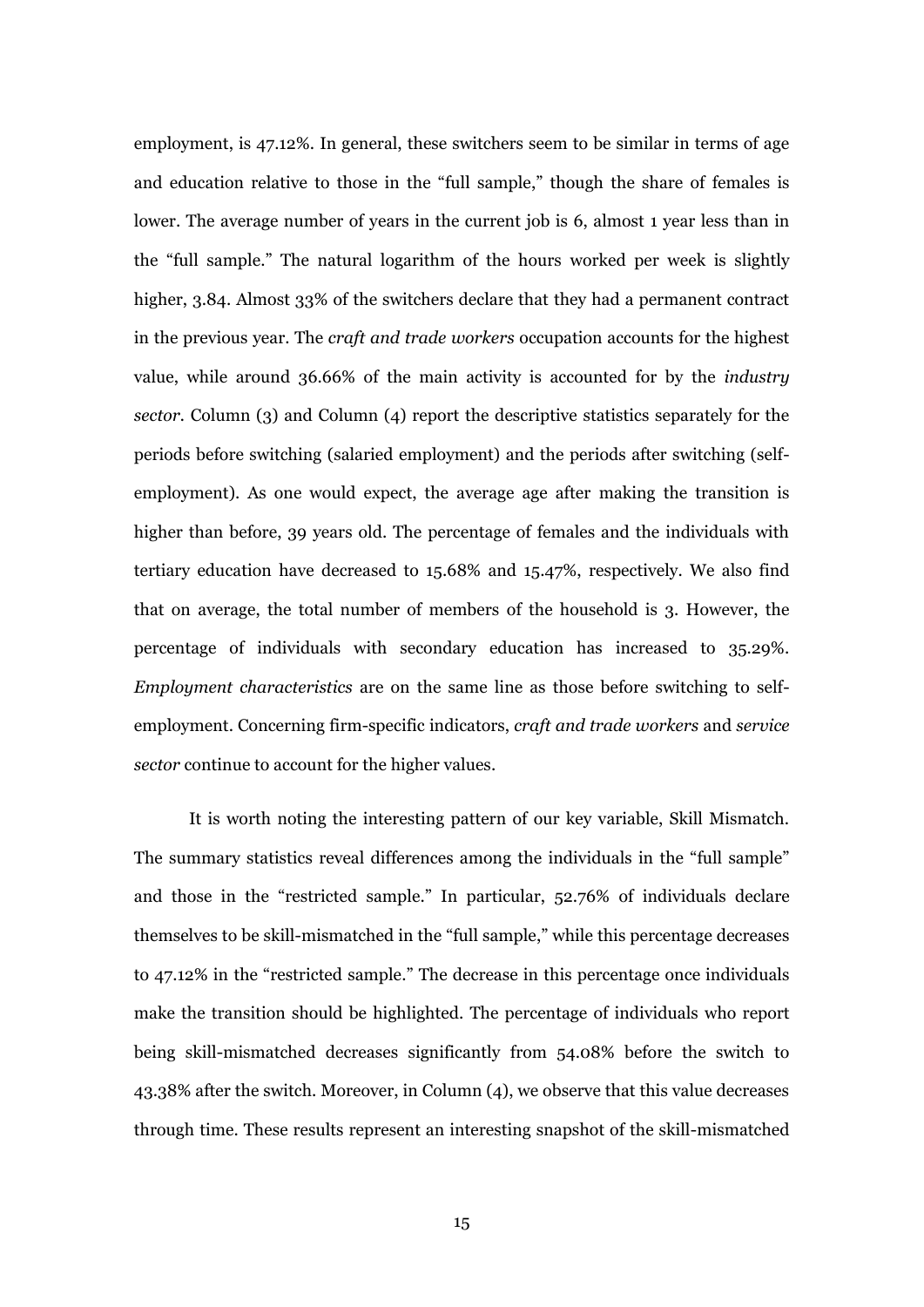individuals in the European Union and gives us the opportunity to see the variability among the individuals who switch at least once from salaried to self-employment and those who are in salaried employment.

----Insert Table 1 here----

Table 2 reports the share of individuals reporting being skill-mismatched before and after switching to self-employment by country. The base category consists of individuals working in salaried employment. At first glance, this figure reveals that our key variable is quite heterogeneous across the board, which allows us to look for the effects on both before and after switching. Before switching, the highest value is recorded for Finland, for which the percentage of individuals is 67.42%, while in the Netherlands it is around 38%. After switching, Belgium is the country with the highest presence of individuals reporting being skill-mismatched, more than 59%, while Greece reports the lowest percentage. Furthermore, we observe that on average, for all the EU countries in our sample, the percentage of individuals who report being skillmismatched is lower after making the transition to self-employment than when they were in salaried employment. This supports the idea that self-employees report lower levels of skill mismatch in all countries in comparison with individuals working in salaried employment.

----Insert Table 2 here----

#### **5. Empirical results**

Table 3 contains the results of two alternative specifications. Model (1) presents the results of the univariate probit model regarding the probability of reporting job satisfaction. Model (2) shows the results of the univariate probit model regarding the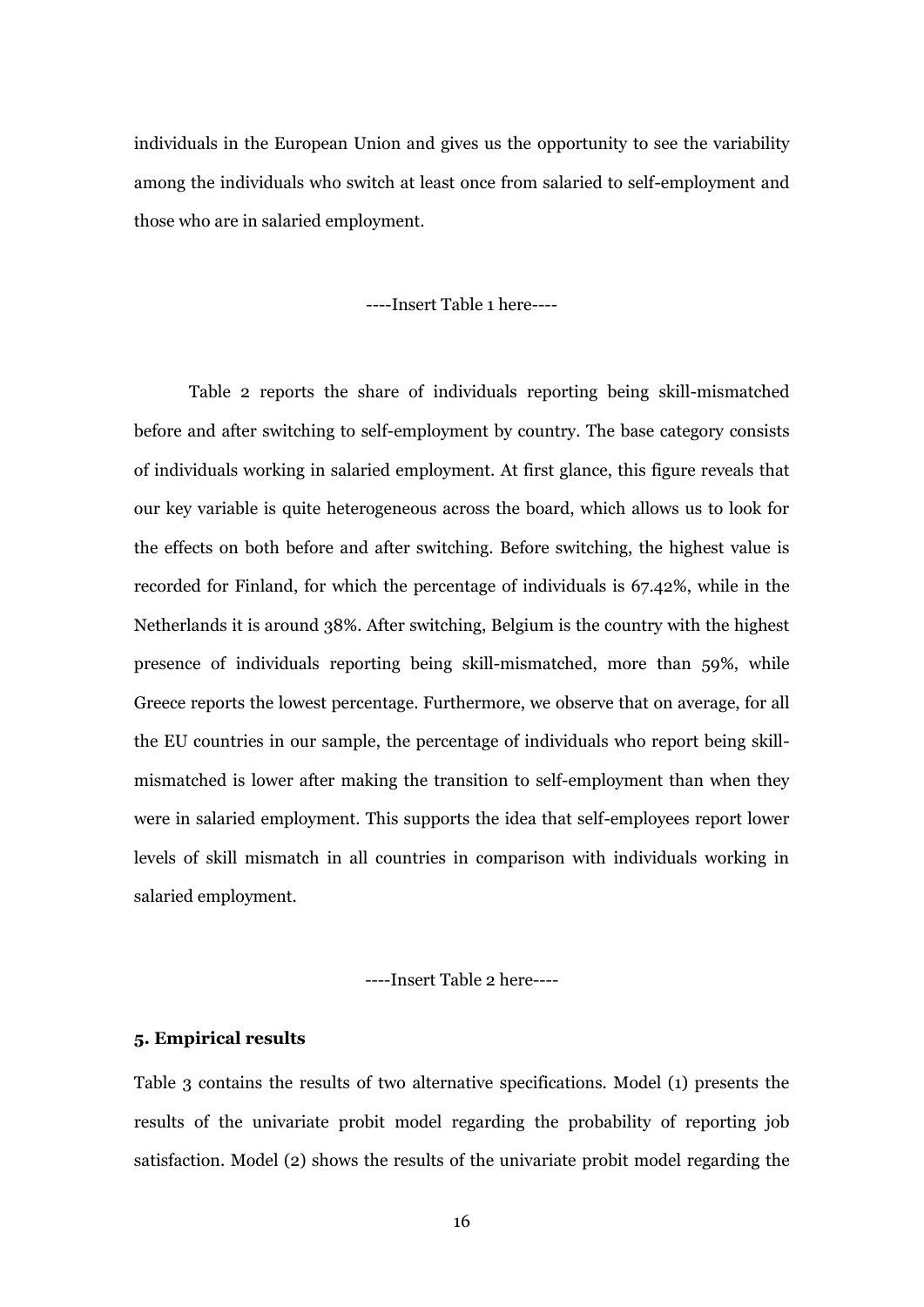probability of reporting being skill-mismatched. This model is merely used as an initial approach to determine the factors affecting self-reported skill mismatches and to detect potential differences between the workers in salaried employment and the selfemployed.

Our findings indicate that the probability of reporting job satisfaction for those individuals reporting being skill-mismatched in their current workplace is 4.4 percentage points lower than that for their skill-matched counterparts. It is important to remark that among all the individual characteristics variables considered in the equation, the skill-mismatch indicator is found to be the variable with the largest negative estimated marginal effects. Hence, skill mismatches appear to be one of the most crucial factors affecting job satisfaction. When distinguishing by employment status, self-employees are 6.1 percentage points more likely to report being satisfied and 8.7 percentage points less likely to report being skill-mismatched than salaried employees. Age is U-shaped for the probability of reporting job satisfaction and inverted U-shaped for the probability of reporting being skill-mismatched. Females are less satisfied than males, but they are less likely to report being skill-mismatched in their current work. As one might expect, more educated workers are more likely to report job satisfaction and to report being skill-mismatched. The *logarithm of working hours per week* has a statistical and positive effect on job satisfaction and *family size* has a statistical and negative effect on the skill-mismatch probability. Individuals who work in their current job as *legislators, senior officials or managers* are 6.2 percentage points more likely to report being satisfied and 3.9 percentage points less likely to report being skill-mismatched. Those in *elementary occupations* are less likely to report being job satisfied, while those who are *skilled agricultural and fishery workers*  are less likely to report being skill-mismatched.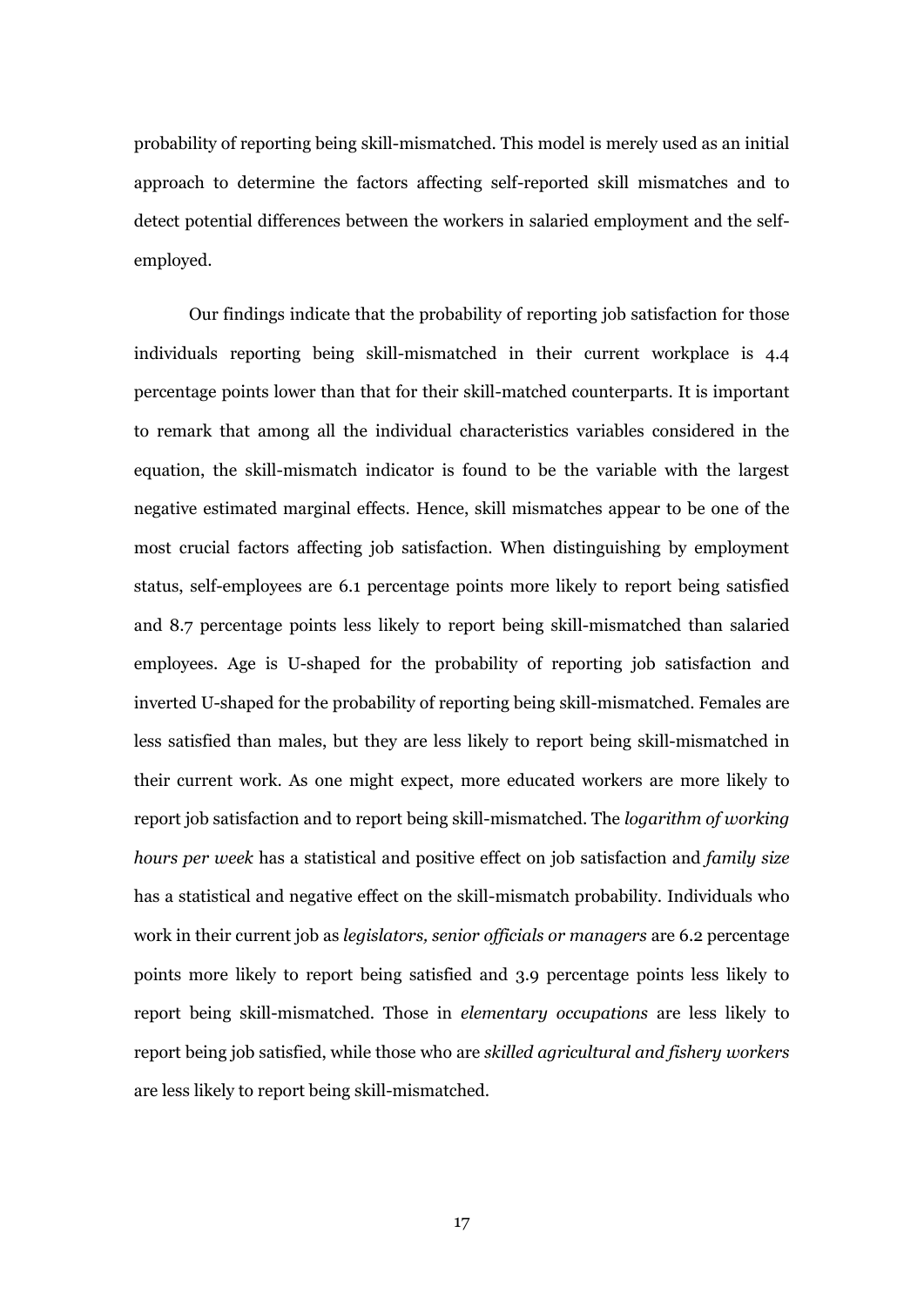----Insert Table 3 here----

Table 4 reports the marginal effects of the estimation of our empirical models relating to the determinants of the probability of reporting being skill-mismatched. To allow for comparisons, we report the marginal effects instead of the estimated coefficients. In these models, we use the same controls as in Model (2) in Table 3. The results regarding the determinants of the probability of self-reported skill mismatches are qualitatively the same as in Model (2) in Table 3. Therefore, in Table 4, we just focus on the estimated marginal effects for our variables of interest, that is, transitions from salaried to self-employment.<sup>9</sup> In Models (3) to (6), we report the estimates of the single-equation models using the "full sample." In these models, we estimate the impact of the transition for those individuals who switch only once (Models (3) and (5)) and for those individuals who switch more than once (Models (4) and (6)). According to the estimates from the pooled probit model (Models (3) and (4)), on average, individuals who switch only once to self-employment are almost 10 percentage points less likely to report being skill-mismatched, while for those switching more than once, the marginal effect is of 8 percentage points. When we resort to the pooled probit model (Models (5) and (6)), we find that the corresponding decrease in the probability of being skill-mismatched is of 14 and 10 percentage points, respectively. We obtain large estimated marginal effects in both models, though it seems that in the pooled probit model the marginal effects are biased downwards.

Models (7) to (10) report the results for the "restricted sample," that is, for those individuals who switch from salaried to self-employment and remain selfemployed until the end of our sample period. In this sample, the individuals

 $\overline{\phantom{a}}$ 

<sup>9</sup> The estimated coefficients of the control variables included in the models shown in Table 4, which are not reported, provide the same qualitative results as the coefficients reported in Table 3 in terms of the direction and the size of the effect. Full estimates of the models in the table are available from the authors upon request.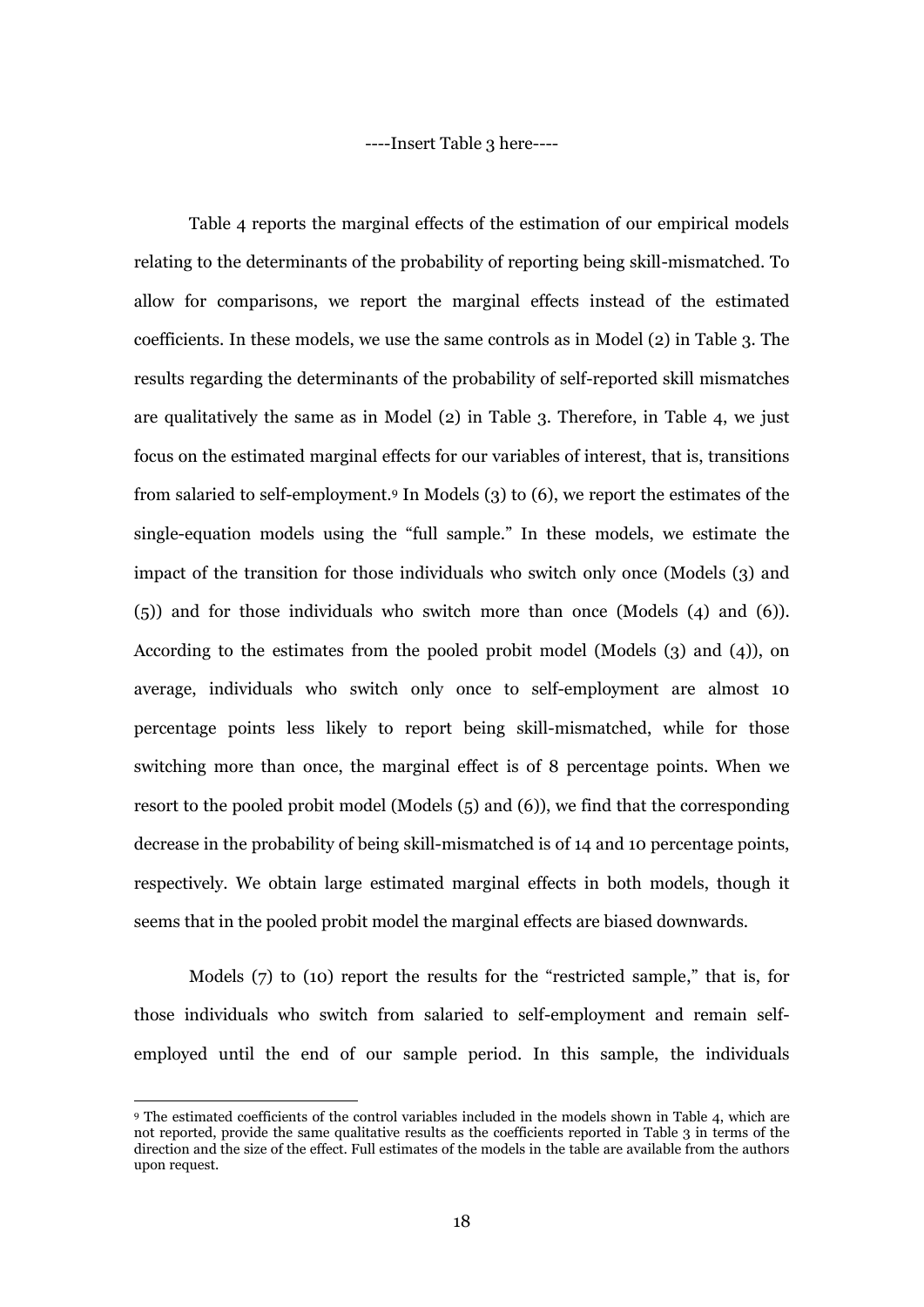experiencing this transition are compared with themselves before and after the transition. As in the previous models, we observe that the pooled and the randomeffects model both provide the same qualitative results. We consider this to be proof of robustness, since the two samples differ significantly in terms of size and composition. Our comments will focus on the marginal effects obtained from the random-effects model. As a general remark, we can say that the estimated effects from this "restricted sample" are slightly augmented with respect to the ones from the "full sample." In Model (9), we test for the long-term impact of switching from salaried to selfemployment on the probability of being skill-mismatched. The variable labeled *Transition Long Term* takes the value 1 from the period of the transition until the end of the sample period. Our estimates indicate that, on average, individuals are 15 percentage points less likely to report being skill-mismatched after experiencing the transition to self-employment. The impact of our variables picking up the short-term effect of the transitions (*Transition Short Term 1 and Transition Short Term 2*) is provided in Model (10). The estimated marginal effects for these variables are the same as in Model (9). That is, 1 year after the transition, the probability of reporting being skill-mismatched is about 15 percentage points smaller than in the years prior to the transition. This holds for the second, third and so on years after the transition. We find that both the short-term and the long-term impact of the transition are the same, which is quite an interesting result.

Finally, Model (11) estimates a bivariate probit model of the determinants of both the probability of reporting being skill-mismatched and the probability of experiencing the transition from salaried to self-employment for the "restricted sample." This model is intended to control for the potential endogeneity of the variable picking up the transition in the skill-mismatch equation. In the bivariate model, we use a variable that indicates whether the individual holds a permanent labor contract as an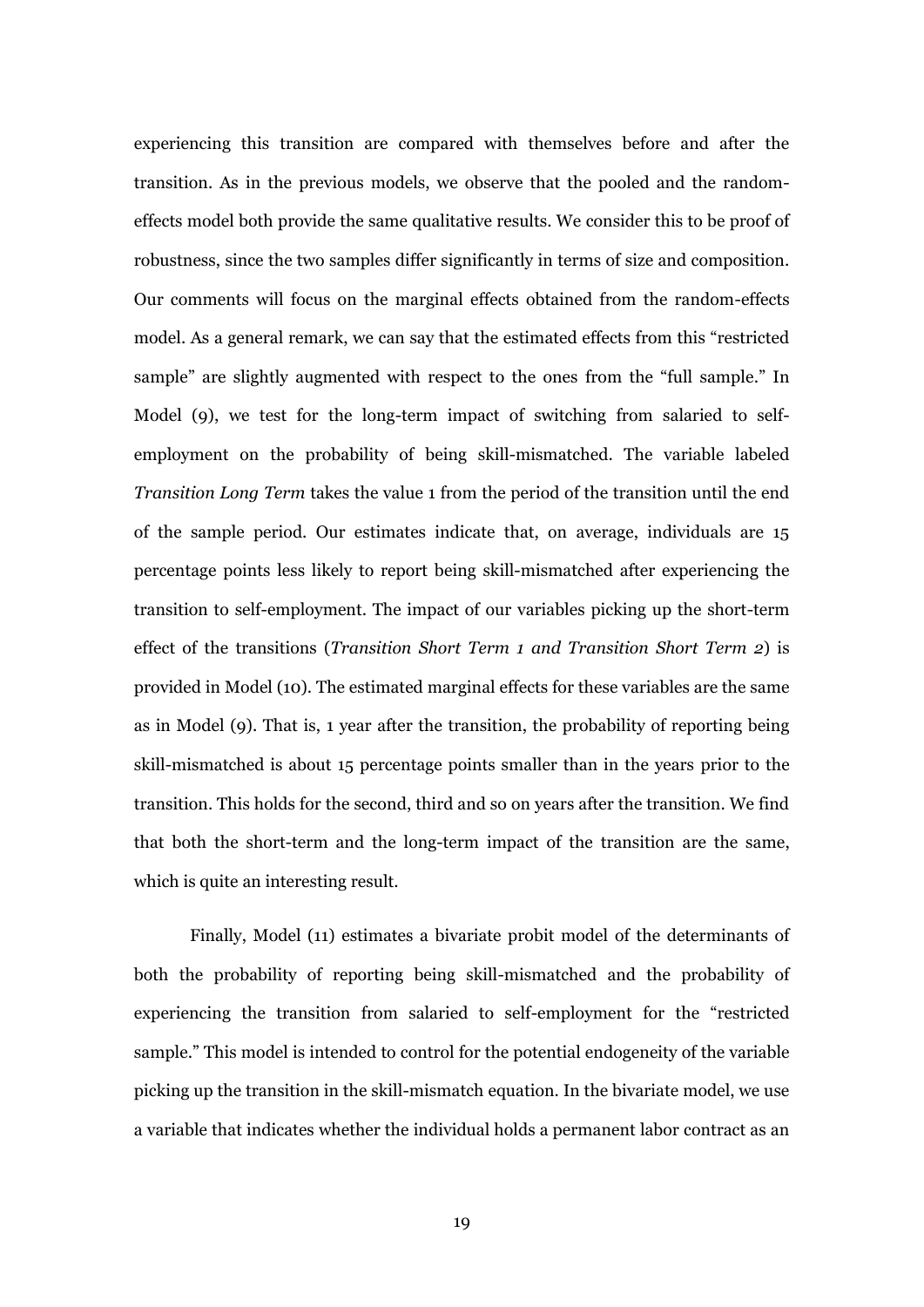exclusion restriction. This variable is included in the transition equation but not in the skill-mismatch equation. The Wald statistics reported in Table 5 do not allow us to reject the null hypothesis that the error terms of the two equations are uncorrelated. Therefore, the presence of endogeneity is discarded. This indicates that the estimates from the single-equation models are consistent. In addition, since in the pooled models we apply the clustering correction proposed in Equation (3.2), these models are efficient.

----Insert Table 4 here----

#### **6. Summary and concluding remarks**

The recent increase in skill mismatches in Europe has attracted the attention of the academic community due to the effects on labor activity (salaries, employment and productivity), competitiveness and growth as well as on psychological aspects such as job satisfaction. Skill mismatches also affect social inclusion and generate significant economic and social costs (Allen and Velden, 2001). Hence, matching skills and available jobs through better labor market information and efficient job placement services should be a priority for policy-makers. In contrast to Lazear's (2005) assumptions, however, self-employees need more basic and specialized skills than salaried employees. In a more recent study, Lechmann and Schnabel (2014) find that self-employees perform more tasks than salaried employees and their work requires more skills. Moreover, there is a strong belief that self-employment fosters innovation and competitiveness. Recent studies suggest that self-employment has tangible positive economic impacts not only on salaried employment but also on per capita income growth and poverty reduction (Goetz et al., 2012). In this framework, it is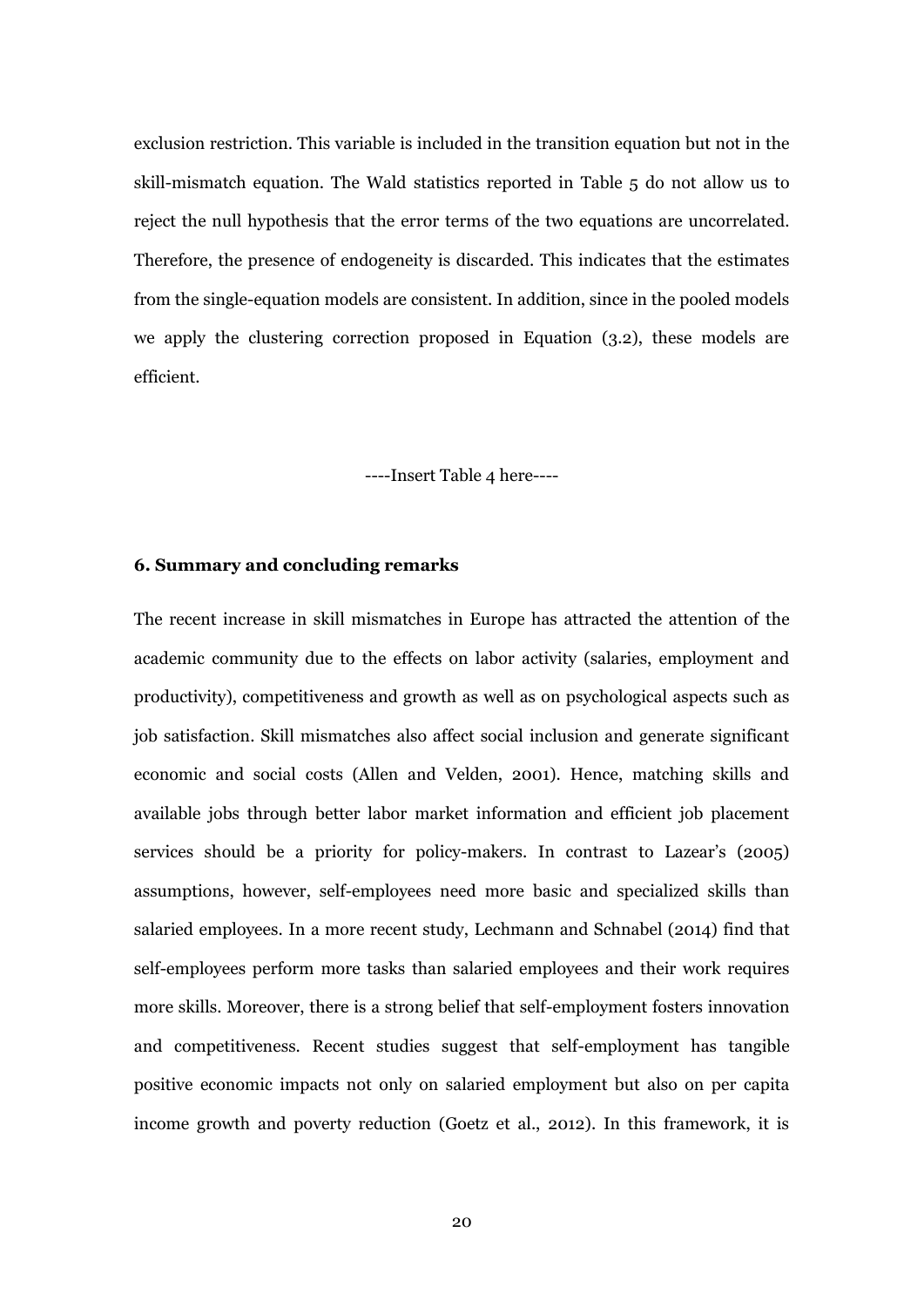important to investigate whether self-employment is a way to escape from skill mismatches.

Using panel data from eleven European countries covering the period 1994– 2001, in this article, we have investigated the relationship between the transition from salaried to self-employment and the probability of reporting being skill-mismatched. This is one of the few studies based on panel data; therefore, we could observe whether individuals feel skill-mismatched before and after the transition. Our results indicate that switching from salaried to self-employment significantly reduces the probability of reporting being skill-mismatched in the short and the long term. To test the sensitiveness of this effect, we construct alternative transition variables and samples. We find that the negative impact of the transition to self-employment remains robust across alternative samples, specifications and models. We think this is proof of the robustness of our results, which suggest that self-employment is a way to escape from skill mismatches, and believe this to be a crucial policy issue, not only for policymakers but also for social partners and trade unions. As a result, policies aimed at promoting self-employment might be effective in reducing skill mismatches in the workforce, which in turn will have a positive impact on job satisfaction. Our finding supports the idea that mechanisms such as specific start-up programs should be emphasized. We think that an improved distribution of skills among the labor market through an increase in self-employment should raise the economic performance in Europe through the gains of competitiveness and productivity.

#### **Acknowledgments**

We acknowledge all the participants in the Research Seminar of Strategy & Entrepreneurship program at Erasmus University (Rotterdam, November 2013), in the Research Seminar in Panteia/EIM (Zoetermeer, December 2013) and in the WIPE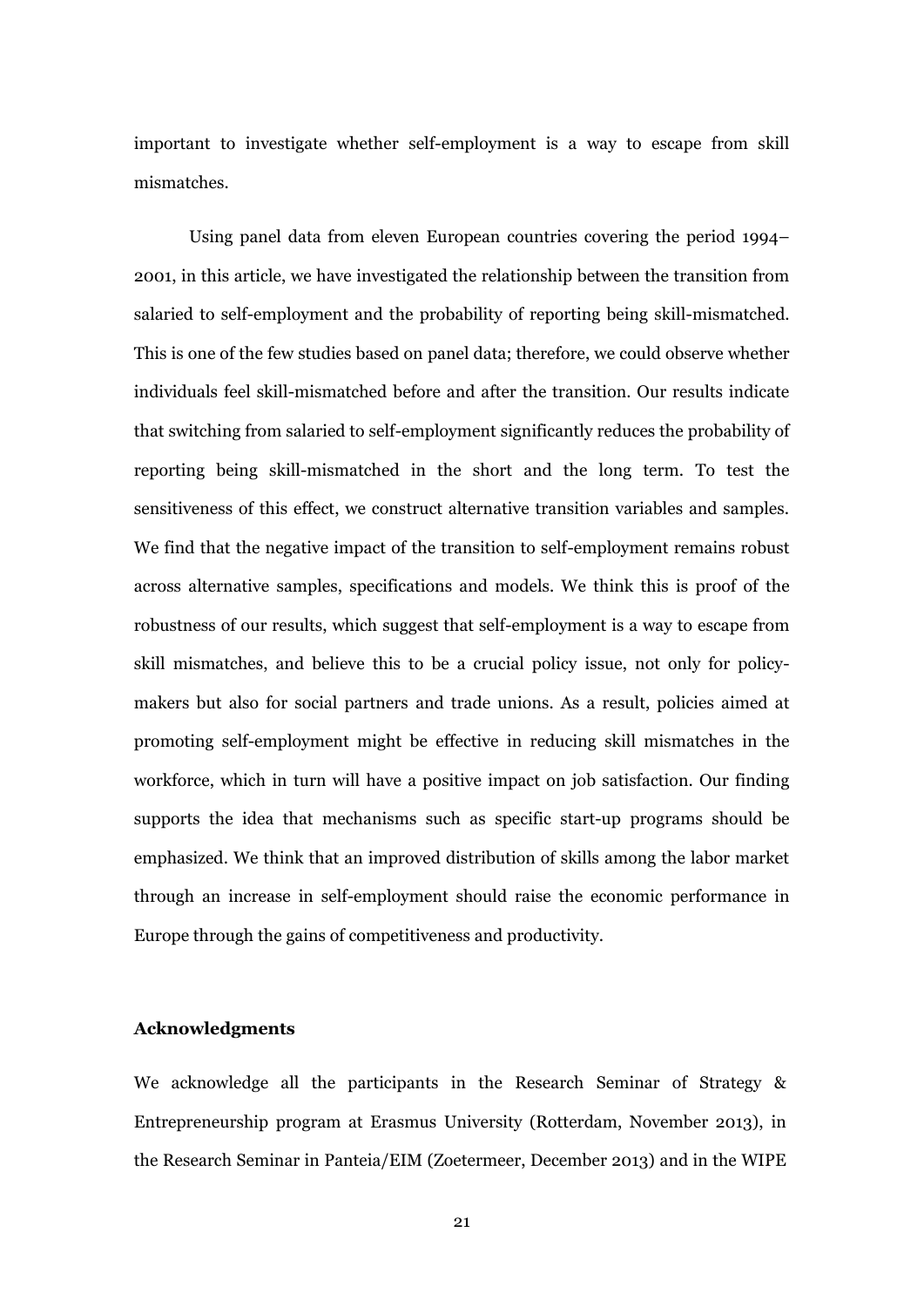2014 PhD seminar (Universitat Rovira i Virgili, February 2014) and André Van Stel for providing us with helpful comments on earlier drafts. Financial support from the Regional Government of Catalonia (grant #2014-SGR-1395) and from the Spanish Ministry of Economy and Competitiveness (grant #ECO2010-20829) is also acknowledged. The usual disclaimer applies.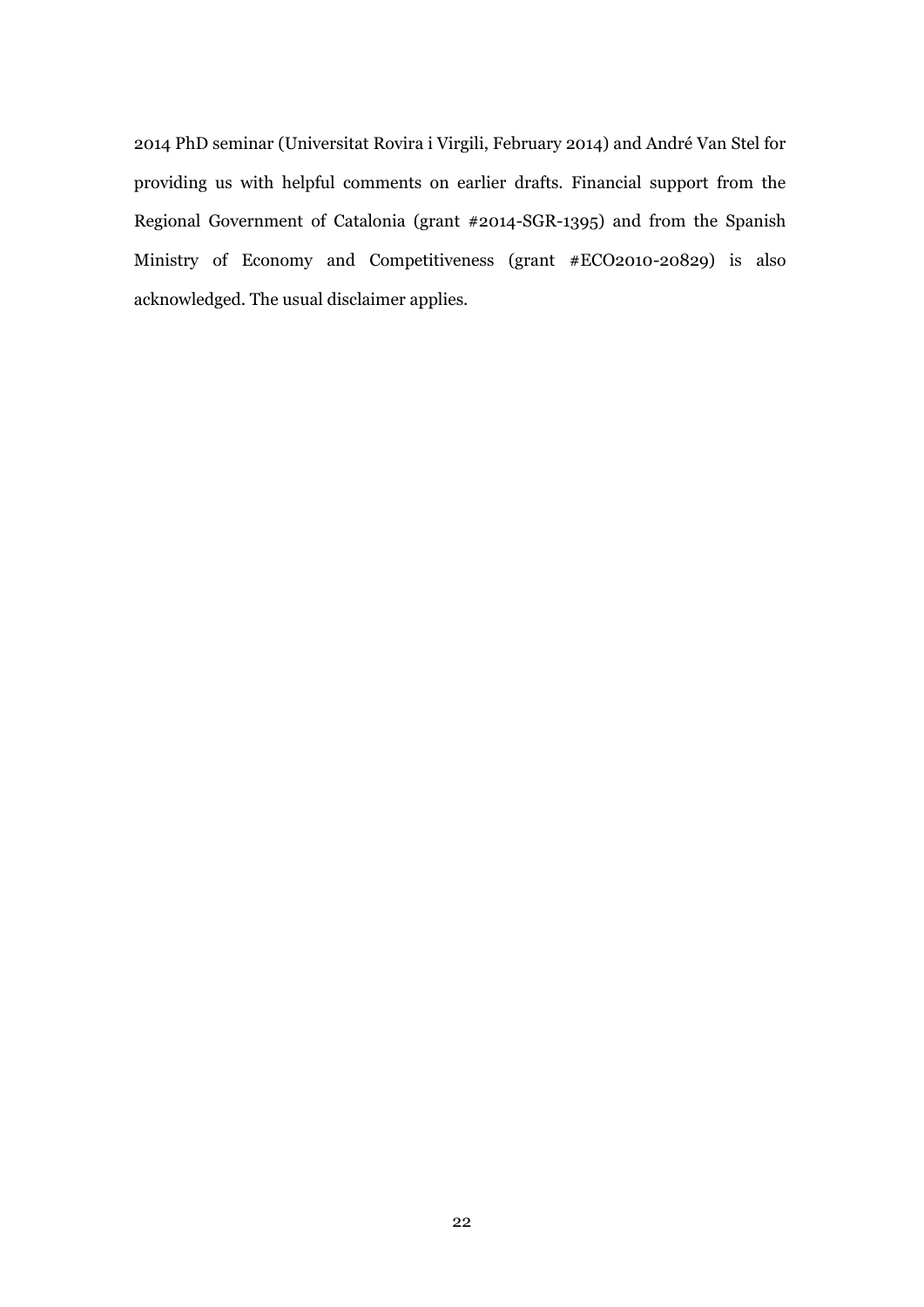#### **References**

- Allen, J. and de Weert, E. (2007): "What Do Educational Mismatches Tell Us About Skill Mismatches? A Cross-country Analysis", European Journal of Education, 42  $(1): 59 - 73.$
- Allen, J. and Velden, R. (2001): "Educational mismatches versus skill mismatches: effects on wages, job satisfaction, and on‐the‐job search", Oxford Economic Papers, 53(3): 434-452.
- Astebro, A. and Thompson, P. (2011): "Entrepreneurs, Jacks of all trades or Hobos?", Research Policy, 40: 637-649.
- Battu, H., Belfield, C. and Sloane, P. (1997): "Overeducation among graduates: a cohort view", University of Aberdeen, Department of Economics, Mimeo.
- Belfield, C. and Harris, R. (2002): "How well do theories of job matching explain variations in job satisfaction across education levels? Evidence for UK graduates", Applied Economics, 34(5): 535-548.
- Bender, K. and Heywood, J. (2006): "Job satisfaction of the highly educated: The role of gender, academic Tenure, and earnings", Scottish Journal of Political Economy, 53(2): 253-279.
- Bender, K. and Heywood, J. (2011): "Educational mismatch and the careers of scientists", Education Economics, 19(3): 253-274.
- Benz, M. and Frey, B. (2003): "The value of autonomy: Evidence from the selfemployed in 23 countries", University of Zurich, Working Paper #173, Zurich, Switzerland.
- Benz, M. and Frey, B. (2004): "Being independent raises happiness at work", Swedish Economic Policy Review, 11: 95–134.
- Benz, M. and Frey, B. (2008): "Being independent is a great thing: Subjective evaluations of self-employment and hierarchy", Economica, 75(298): 362–383.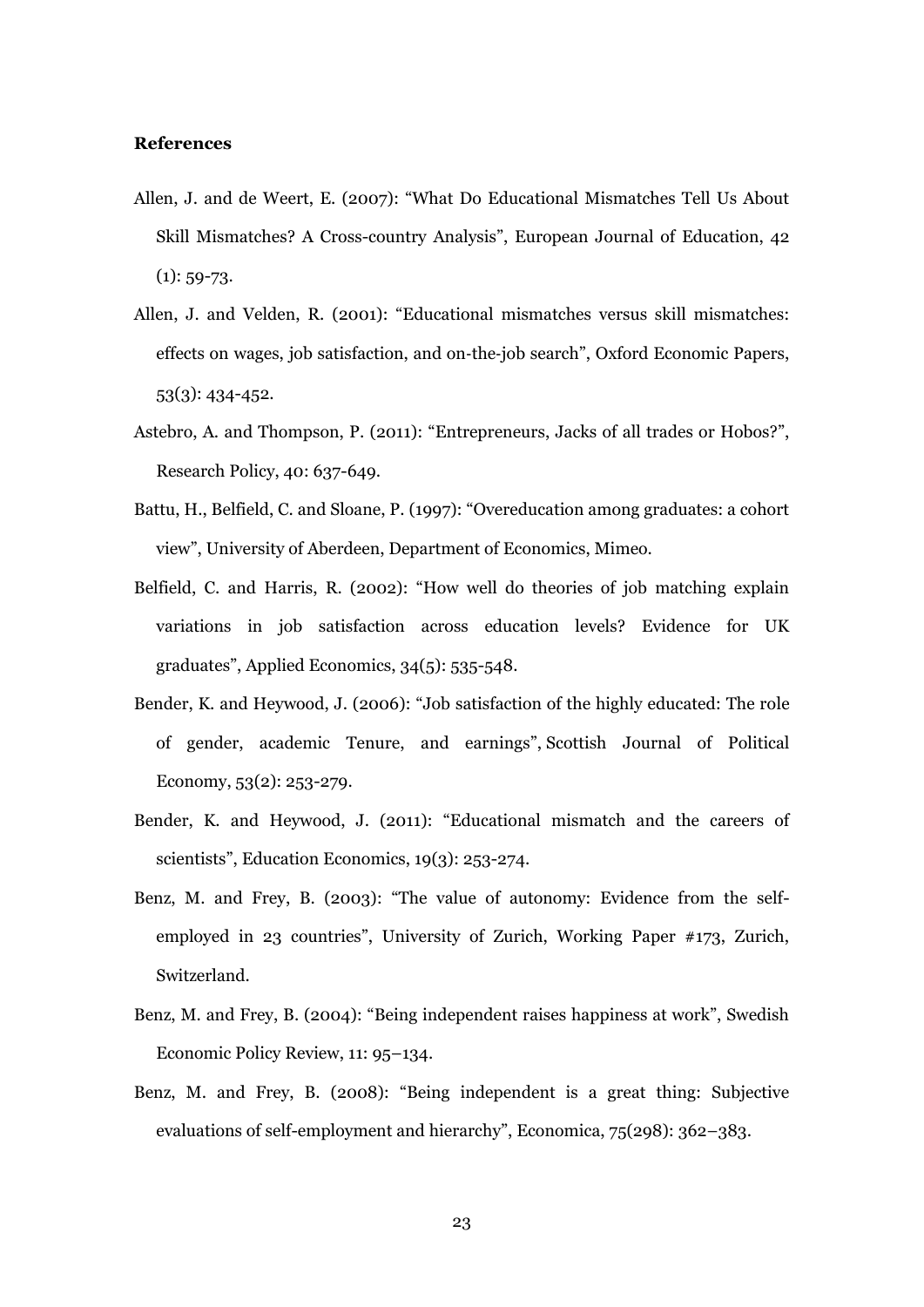- Berlingieri, F. and Erdsiek, D. (2012): "How relevant is job mismatch for German graduates?", ZEW-Centre for European Economic Research, Discussion Paper, (12- 075).
- Besley, T. and Ghatak, M. (2005): "Competition and incentives with motivated agents", American Economic Review, 95(3): 616–636.
- Blanchflower, D. (2000): "Self-employment in OECD countries", Labour Economics, 7: 471–505.
- Blanchflower, D. (2004): "Self-employment: More may not be better", Swedish Economic Policy Review, 11(2): 15–74.
- Blanchflower, D. and Freeman, R. (1997): "The Attitudinal Legacy of Communist Labor Relations", Industrial and Labor Relations Review, 50: 4438-459.
- Blanchflower, D. and Oswald, A. (1998): "What makes an entrepreneur?", Journal of Labor Economics, 16(1): 26–60.
- Blanchflower, D., Oswald, A. and Stutzer, A. (2001): "Latent entrepreneurship across nations", European Economic Review, 45(4-6): 680-691.
- Borghans, L. and de Grip, A. (Eds.). (2000): "The overeducated worker?: the economics of skill utilization" Edward Elgar Publishing.
- Bradley, D. , and Roberts, J. (2004): "Self‐Employment and job satisfaction: Investigating the role of Self‐Efficacy, depression, and seniority", Journal of Small Business Management, 42(1): 37-58.
- Brixiova, Z., Li, W. and Yousef, T. (2009): "Skill shortages and labor market outcomes in Central Europe", Economic Systems, 33(1): 45-59.
- Brockhaus, R. (1980): "Risk taking propensity of entrepreneurs", Academy of Management Journal, 23(3): 509-520.
- Brokhaus, R. (1982): "The Psychology of Entrepreneur in C. Kent, DL Sexton and KH Vesper", Encyclopedia of Entrepreneurship. Englewood Clifs.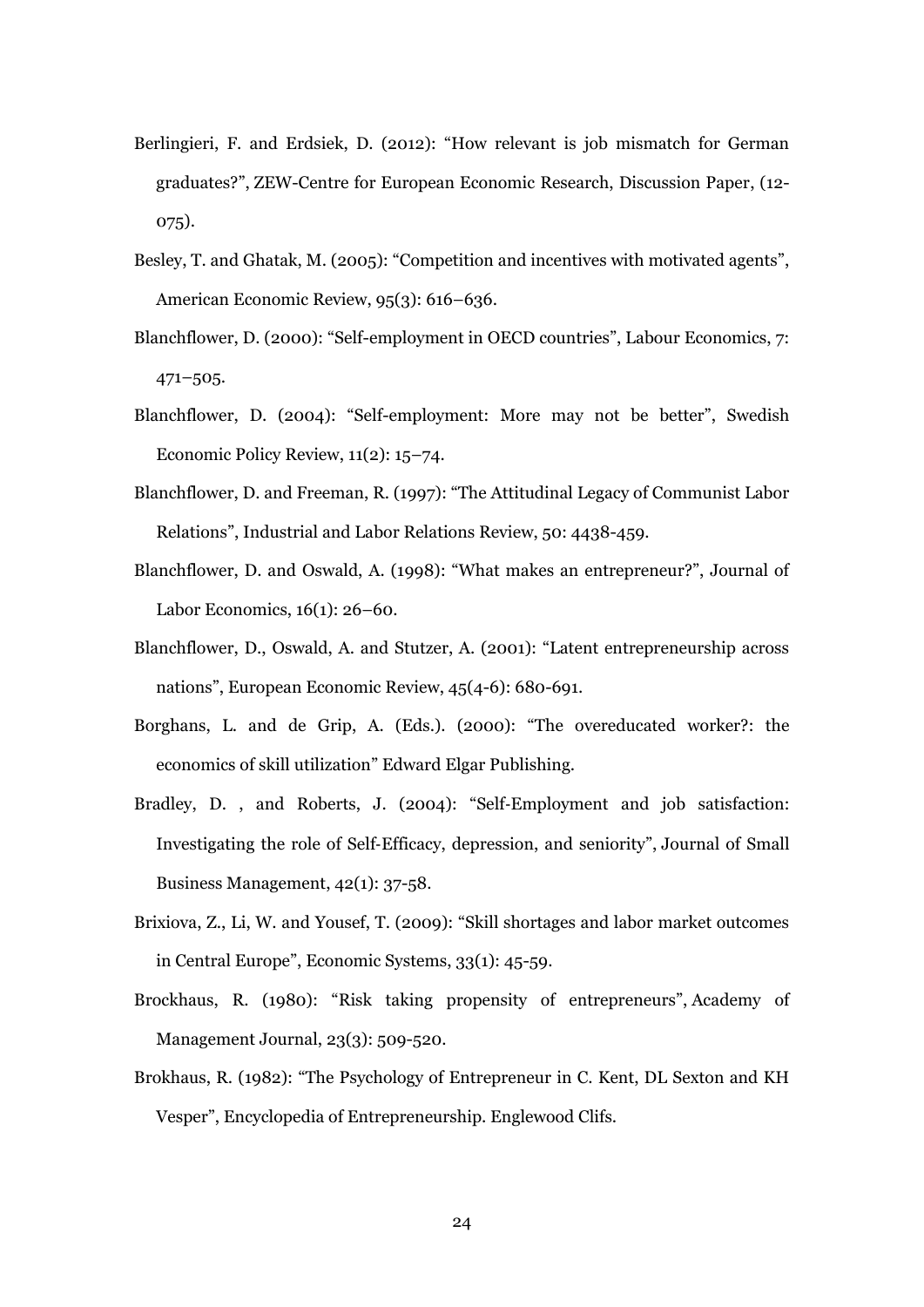- Cabral, J. (2005): "Skill mismatches and job satisfaction", Economics Letters, 89(1): 39-47.
- Cedefop (2010): "The skill matching challenge", Briefing Note, Thessaloniki. Available at: http://www.cedefop.europa.eu/EN/Files/3056\_en.pdf
- Chevalier, A. (2003): "Measuring over‐education", Economica, 70(279): 509-531.
- Delfgaauw, J. and Dur, R. (2008): "Incentives and workers motivation in the public sector" Economic Journal, 118: 171–191.
- Delfgaauw, J. and Dur, R. (2009): "From public monopsony to competitive market: More efficiency but higher prices", Oxford Economic Papers, 61(3): 586–602.
- Diaz-Serrano, L. and Stoyanova, A. (2010): "Mobility and housing satisfaction: an empirical analysis for 12 EU countries", Journal of Economic Geography,10(5): 661- 683.
- Diaz-Serrano, L. (2005): "On the Negative Relationship between Labor Income Uncertainty and Homeownership: Risk Aversion vs. Credit Constraints", Journal of Housing Economics 14, 109-126.
- Diaz-Serrano, L. (2009): "Disentangling the Housing Satisfaction Puzzle: Does Homeownership Really Matter?", Journal of Economic Psychology 30(5), 745-755.
- European Commission (2008, November): The Bordeaux communiqué on enhanced European cooperation in vocational education and training. InCommuniqué of the European Ministers for vocational education and training, the European social partners and the European Commission, meeting in Bordeaux on 26 November 2008 to review the priorities and strategies of the Copenhagen process.
- Evans, D. and Leighton, L. (1989): "Some Empirical Aspects of Entrepreneurship", American Economic Review, 79(3): 519-535.
- Francois, P. (2000): "Public service motivation as an argument for government provision", Journal of Public Economics, 78(3): 275–299.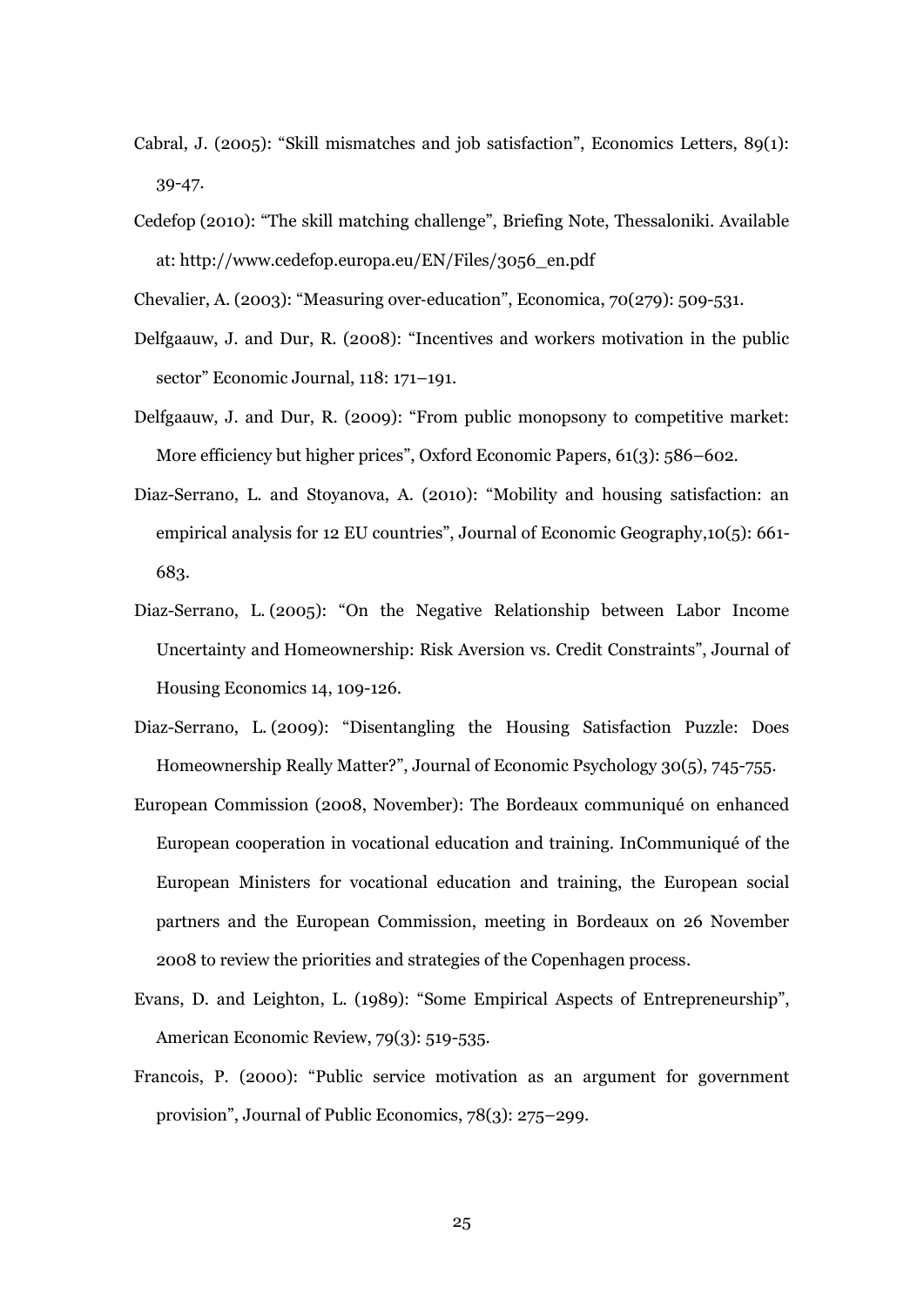- Frey, B. , and Benz, M. (2003): "Being independent is a great thing: Subjective evaluations of self-employment and hierarchy" CESifo Working Paper No. 959.
- Fujii, E. , and Hawley, C. (1991):"Empirical aspects of self-employment", Economics Letters, 36(3): 323-329.
- Glazer, A. (2004): "Motivating devoted workers", International Journal of Industrial Organization, 22(3): 427–440.
- Goetz, S., Fleming, D. and Rupasingha, A. (2012): "The Economic Impacts of Self-Employment", Journal of Agricultural and Applied Economics, 44(3): 315-321
- Greene, W. (2004): "Convenient estimators for the panel probit model: Further results", Empirical Economics, 29: 21–47.
- Greene, W. H. (2000): "Econometric Analysis", 4th ed. New Jersey: Prentice Hall.
- Groot, W. and Maassen Van Den Brink, H. (2000):"Overeducation in the labor market: a meta-analysis", Economics of Education Review, 19(2): 149-158.
- Guerra, G. and Patuelli, R. (2012): "The role of job satisfaction in transitions into selfemployment", Quaderni DSE Working Paper n. 849.
- Hamilton, B. (2000): "Does entrepreneurship pay? An empirical analysis of the returns to self-employment", Journal of Political Economy, 108(3): 604-631.
- Hofstede, G., Noorderhaven, N., Thurik, A., Uhlaner, L., Wennekers, A. and Wildeman, R. (2004): "Culture's role in entrepreneurship: self-employment out of dissatisfaction. Innovation, entrepreneurship and culture: The interaction between technology, progress and economic growth", 162-203.
- Hundley, G. (2001): "Why and when are the self-employed more satisfied with their work?", Industrial Relations, 40(2): 293–316.
- Hyytinen, A. and Ruuskanen, O. (2006): "What makes an entrepreneur independent? Evidence from time use survey", (No. 1029), The Research Institute of the Finnish Economy.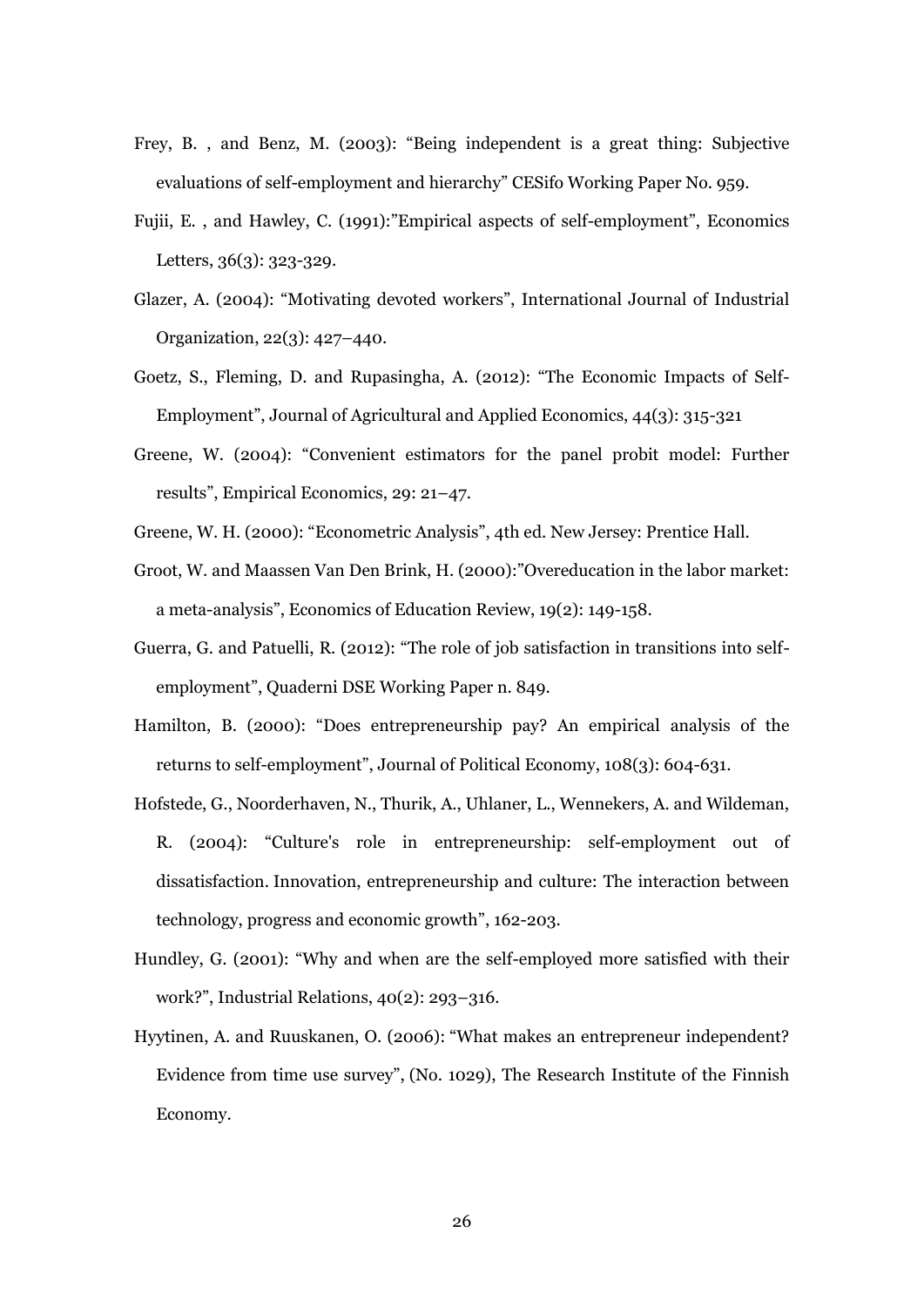Johnson, G. and Johnson, W. (2002): "Perceived over-qualification and dimensions of job satisfaction: a longitudinal analysis", Journal of Psychology, 134: 537–555.

Lazear, E.P. (2005): "Entrepreneurship", Journal of Labor Economics, 23(4): 649-680.

- Lechmann, D. , and Schnabel, C. (2014): "Are the self-employed really jacks-of-alltrades? Testing the assumptions and implications of Lazear's theory of entrepreneurship with German data" Small Business Economics, 42(1): 59-76.
- Lee, L., Wong, P., Foo, M. and Leung, A. (2011): "Entrepreneurial intentions: The influence of organizational and individual factors", Journal of Business Venturing, 26: 124–136
- Lee, S. , Lim, S. , and Pathak, R. (2011): "Culture and entrepreneurial orientation: a multi-country study", International Entrepreneurship and Management Journal, 7(1): 1-15.
- Lindley J. and McIntosh S.(2008):"A Panel Analysis of the Incidence and Impact of Overeducation", Department of Economics, University of Sheffield, July
- Mavromaras, K. and McGuinness, S. (2012): "Overskilling dynamics and education pathways", Economics of Education Review, 31(5): 619-628.
- Mavromaras, K., McGuinness, S., O'leary, N., Sloane, P. and Fok, Y. (2010): "The problem of overskilling in Australia and Britain", The Manchester School,78(3): 219-241.
- McGuinness, S. and Wooden, M. (2009): "Overskilling, job insecurity, and career mobility", Industrial Relations: A Journal of Economy and Society, 48(2): 265-286.
- Millán, A., Millán, J., Román, C. and van Stel, A. (2013): "How does employment protection legislation influence hiring and firing decisions by the smallest firms?", Economic Letters, 121(3): 444-448.
- Millan, J., Hessels, J., Thurik, R. and Aguado, R. (2013): "[Determinants of job](http://hdl.handle.net/1765/31311)  [satisfaction: A European comparison of self-employed and paid employees](http://hdl.handle.net/1765/31311)", Small Business Economics, 40(3): 651-670.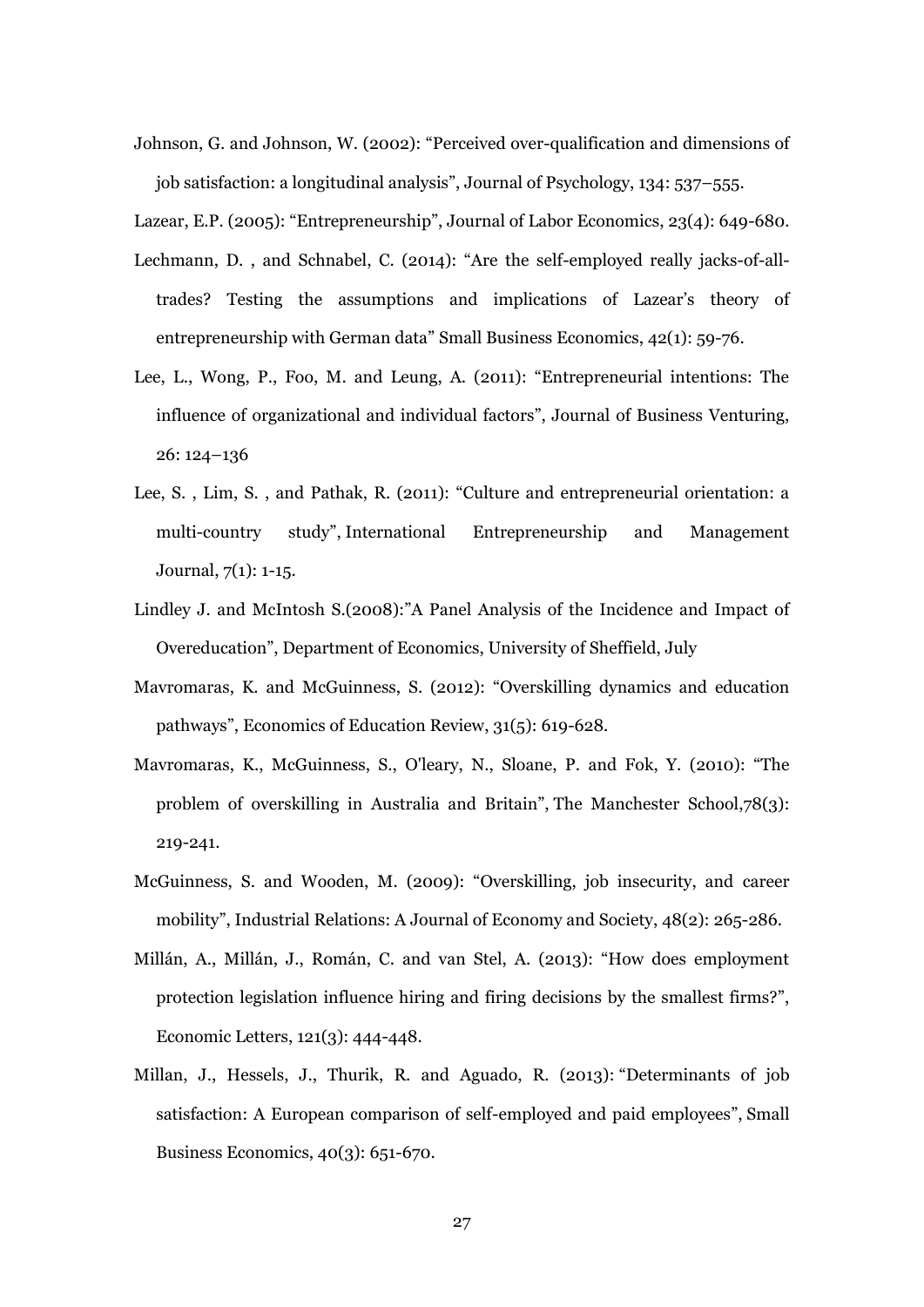- Moshavi, D. and Terborg, J. (2002): "The job satisfaction and performance of contingent and regular customer service representatives: A human capital perspective", International Journal of Service Industry Management, 13(4): 333- 347.
- Noorderhaven, N., Thurik, A., Wennekers, A. and van Stel, A. (2004): "The role of dissatisfaction and per capita income in explaining self-employment across 15 European countries", Entrepreneurship Theory and Practice, 28(5): 447–466.
- Parasuraman, S. and Simmers, C. (2001): "Type of employment, work–family conflict and well-being: a comparative study", Journal of Organizational Behavior, 22(5): 551-568.
- Peracchi, F. (2002): "The European community household panel: a review", Empirical Economics 27: 63-90.
- Prendergast, C. (2007): "The motivation and bias of bureaucrats", American Economic Review, 97(1): 180–196.
- Rees, H. and Shah, A. (1986): "An Empirical Analysis of Self-Employment in the UK", Journal of Applied Econometrics, 1(1): 95-108.
- Shapero, A. and Sokol, L. (1982): "The social dimensions of entrepreneurship", Encyclopedia of entrepreneurship, 72-90.
- Taylor, M. (1996): "Earnings, Independence or Unemployment: Why Become Selfemployed?", Oxford Bulletin of Economics and Statistics 58(2): 253–265.
- Taylor, M. (2004): "Self-employment in Britain: when, who and why?", Swedish Economic Policy Review, 11(2): 141-173.
- Thompson, C. , Kopelman, R. , and Schriesheim, C. (1992): "Putting all one's eggs in the same basket: A comparison of commitment and satisfaction among self-and organizationally employed men", Journal of Applied Psychology,77(5): 738.
- Van Praag, M. and Versloot, P. (2007): "What is the value of entrepreneurship? A review of recent research", Small Business Economics, 29: 351-382.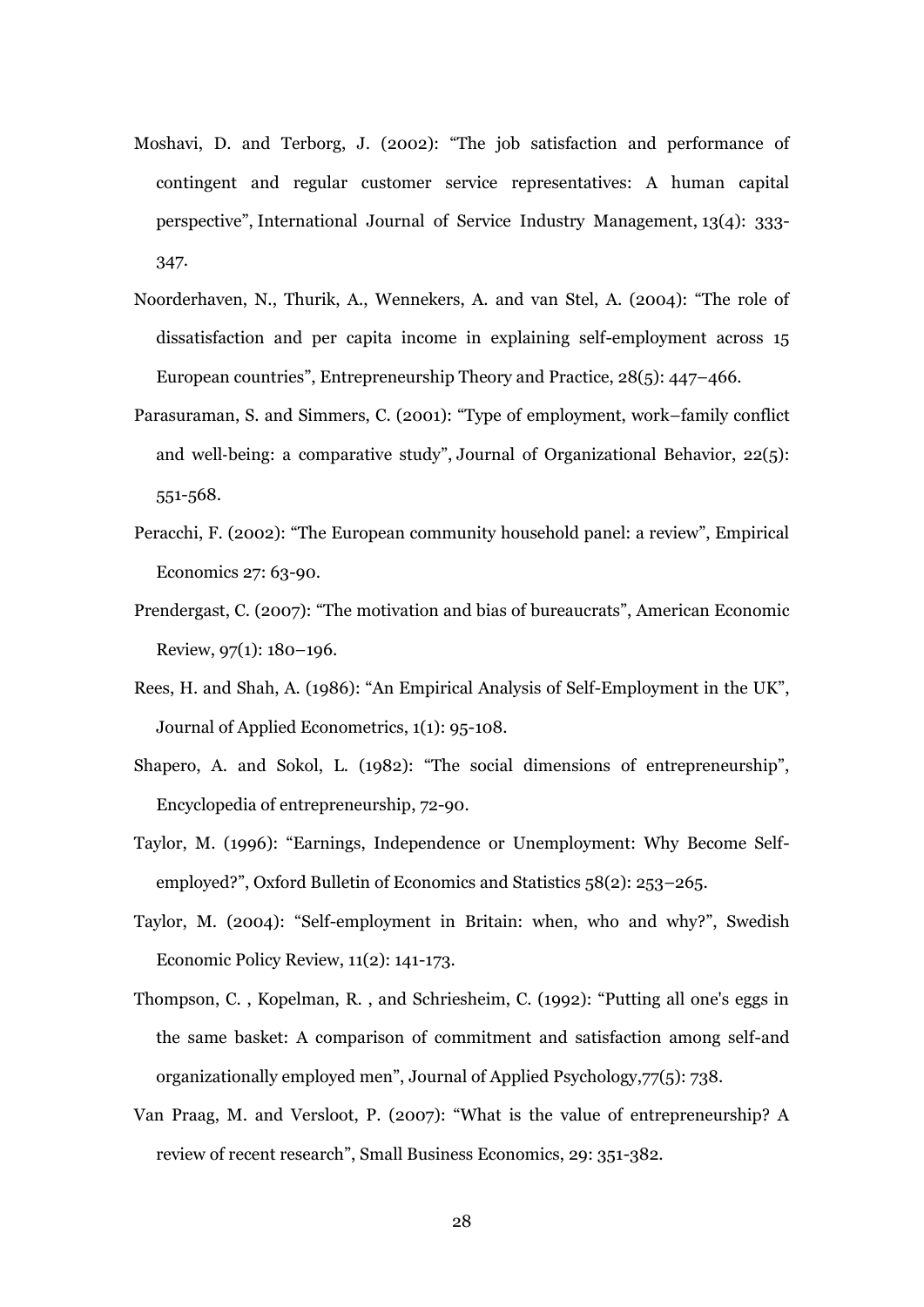- Verhaest, D. and Omey, E. (2009): "Objective over-education and worker well-being: A shadow price approach", Journal of Economic Psychology, 30(3): 469-481.
- Vieira, J. (2005): "Skill mismatches and job satisfaction", Economics Letters, 89: 39– 47.
- Wennekers, A., Noorderhaven, N., Hofstede, G. and Thurik, A. (2001): "Cultural and economic determinants of business ownership across countries", in W.D. Bygrave et al. (eds), Frontiers of Entrepreneurship Research 2001, Wellesley, MA: Babson College, 179–90.
- Wolbers, M. (2003): "Job Mismatches and their Labour-Market Effects among School-Leavers in Europe", European Sociological Review, 19(3): 249-266.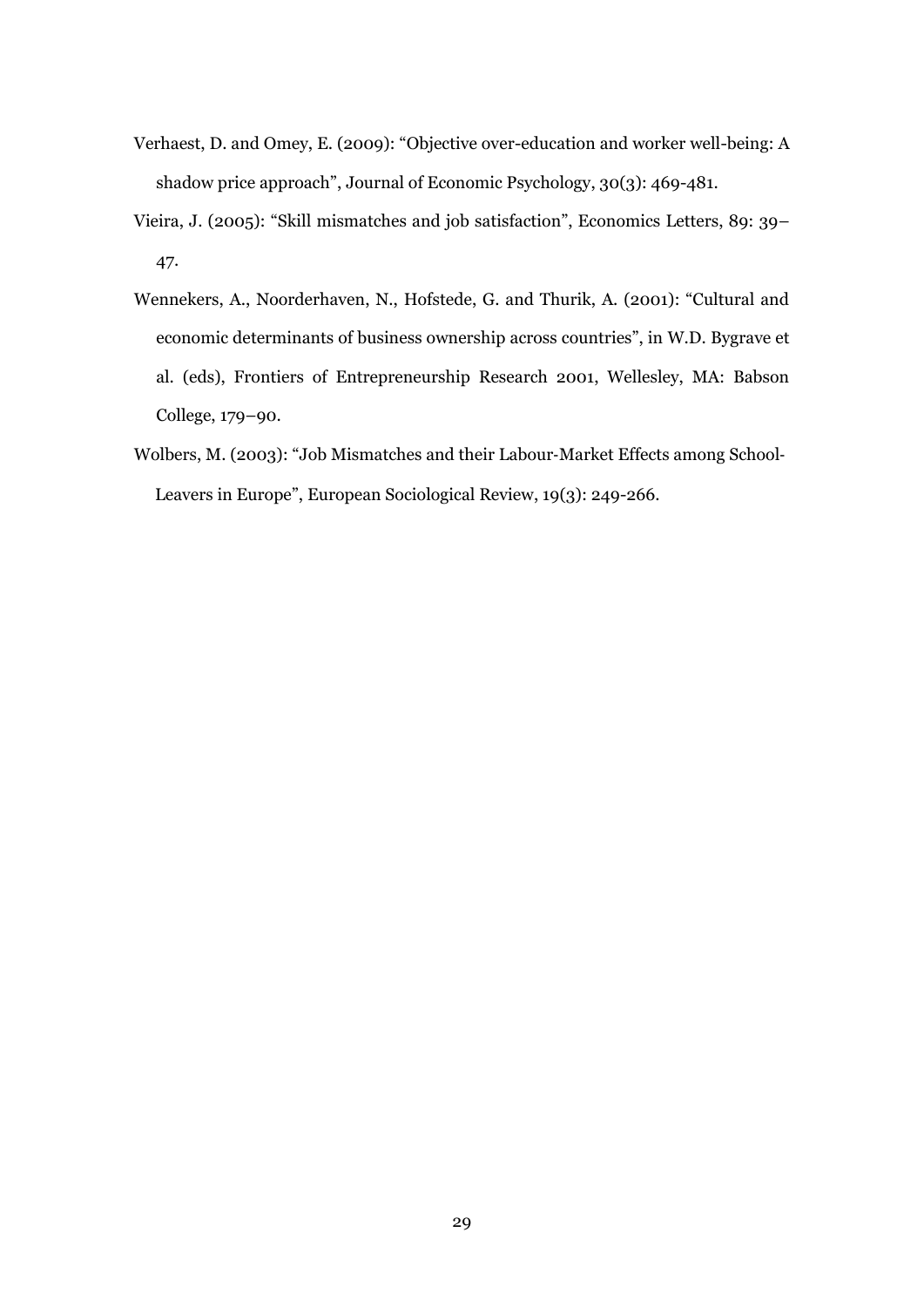| ave statistics of the variables in the | <b>Full sample</b> |        | Restricted sample |                 |
|----------------------------------------|--------------------|--------|-------------------|-----------------|
|                                        |                    | All    | Before switching  | After switching |
| Sample                                 |                    |        |                   |                 |
| Number of observations                 | 172174             | 4414   | 1544              | 2870            |
| Number of individuals                  | 46830              | 922    | 922               | 922             |
| Dependent variables                    |                    |        |                   |                 |
| Job Satisfaction                       | 48.43%             |        |                   |                 |
| Skill Mismatch                         | 52.76%             | 47.12% | 54.08%            | 43.38%          |
| Explanatory variables                  |                    |        |                   |                 |
| Restricted sample                      |                    |        |                   |                 |
| Transition long term                   |                    | 65.02% |                   |                 |
| Transition short term 1                |                    | 20.00% |                   | 30.76%          |
| Transition short term 2                |                    | 15.06% |                   | 23.17%          |
| Transition short term <sub>3_7</sub>   |                    | 29.95% |                   | 46.06%          |
| Full sample                            |                    |        |                   |                 |
| Transition 1                           | 0.52%              |        |                   |                 |
| Transition 2                           | 1.46%              |        |                   |                 |
| Demographic characteristics            |                    |        |                   |                 |
| Age                                    | 36.96              | 37.72  | 35.26             | 39.04           |
| Female                                 | 37.49%             | 16.45% | 17.87%            | 15.68%          |
| Education                              |                    |        |                   |                 |
| Educ <sub>2</sub>                      | 35.54%             | 34.89% | 34.13%            | 35.29%          |
| Educ3                                  | 16.50%             | 15.72% | 16.19%            | 15.47%          |
| Family aspects                         |                    |        |                   |                 |
| <b>Family Size</b>                     | 3.48               | 3.59   | 3.56              | 3.56            |
| Employment characteristics             |                    |        |                   |                 |
| Selfemp                                | 1.47%              | 65.02% |                   |                 |
| Tenure                                 | 7.39               | 6.07   | 7.58              | 7.12            |
| Log Hours Worked                       | 3.67               | 3.84   | 3.75              | 3.76            |
| <b>Lagged Permanent Contract</b>       |                    | 32.98% | 60.75%            | 60.15%          |
| Firm specific indicators               |                    |        |                   |                 |
| Occupations                            |                    |        |                   |                 |
| Services                               | 5.71%              | 15.52% | 7.57%             | 7.68%           |
| Professionals                          | 6.89%              | 8.09%  | 7.44%             | 7.88%           |
| Technicians                            | 12.58%             | 11.17% | 12.43%            | 12.14%          |
| Clerks                                 | 14.71%             | 3.42%  | 7.19%             | 7.27%           |
| Service_workers_and_salers             | 13.08%             | 12.57% | 14.89%            | 15.11%          |
| Agricultural_and_fishery_workers 1.81% |                    | 8.27%  | 3.49%             | 3.57%           |
| Craft_and_trade_workers                | 20.43%             | 26.55% | 26.16%            | 25.91%          |
| Plant_and_machine_operators            | 11.91%             | 7.41%  | 9.58%             | 9.34%           |
| Elementary_occupations                 | 11.20%             | 5.89%  | 9.71%             | 9.70%           |
| Main Activity                          |                    |        |                   |                 |
| Agricultural Sector                    | 3.45%              | 10.04% | 5.69%             | 6.25%           |
| Manufacturing Sector                   | 41.14%             | 36.66% | 44.62%            | 43.95%          |
| Service Sector                         | 51.26%             | 5.08%  | 47.86%            | 47.93%          |

|  |  | Table 1. Descriptive statistics of the variables in the model |  |
|--|--|---------------------------------------------------------------|--|
|--|--|---------------------------------------------------------------|--|

Source: Own elaboration from the ECHP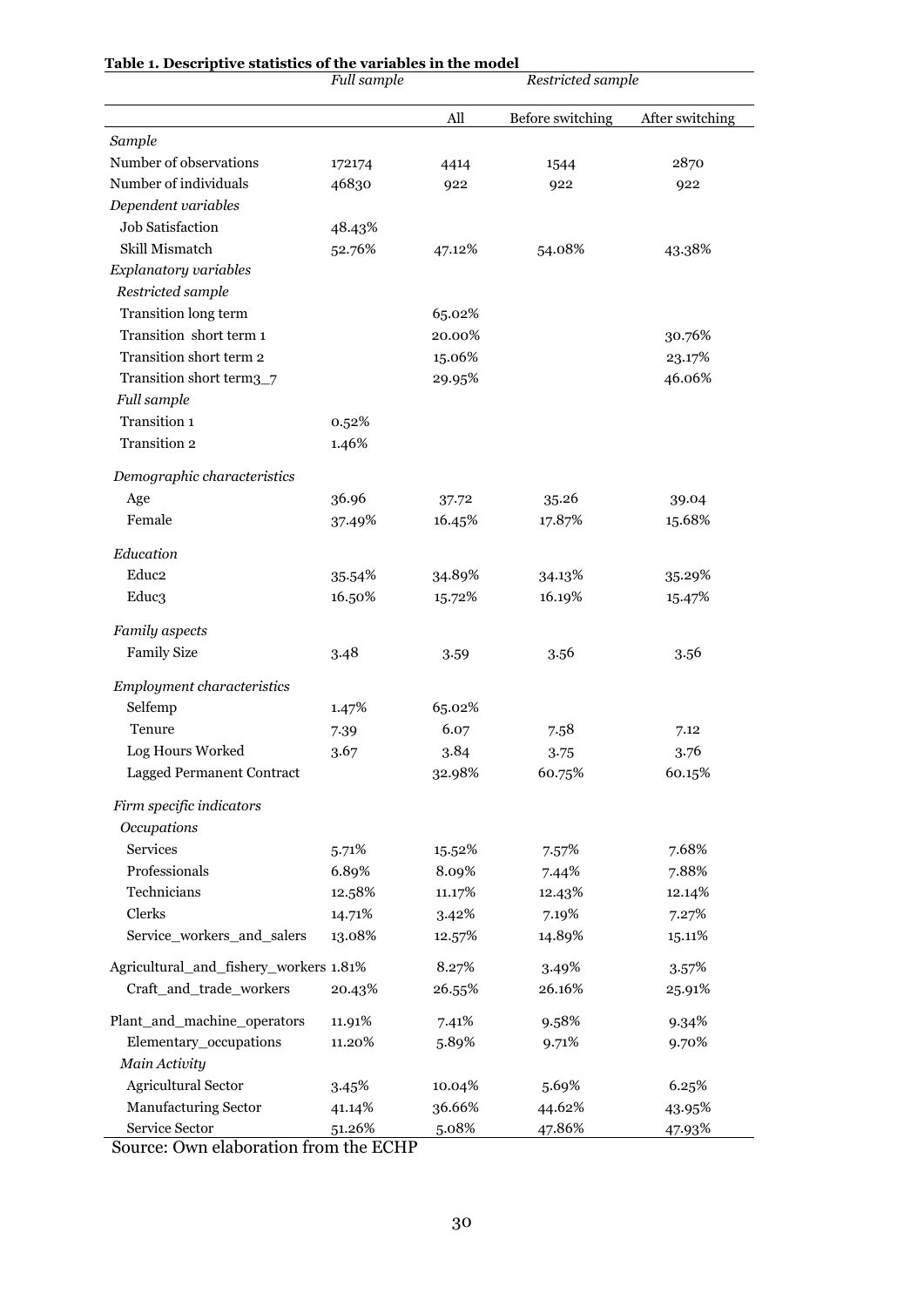**Table 2. Sample statistics of skill mismatched switchers (full sample)**

|                    |                          |       | % of individuals reporting being skill<br>mismatched |              |
|--------------------|--------------------------|-------|------------------------------------------------------|--------------|
|                    | Observations Individuals |       | Before switch                                        | After switch |
| Denmark            | 10,033                   | 2,463 | 62.87                                                | 45.00        |
| <b>Netherlands</b> | 20,840                   | 5,331 | 38.33                                                | 29.63        |
| Belgium            | 8,244                    | 2,413 | 64.97                                                | 59.15        |
| France             | 22,325                   | 5,589 | 53.02                                                | 21.82        |
| Ireland            | 12,442                   | 4,085 | 53.35                                                | 49.09        |
| Italy              | 21,144                   | 5,479 | 50.11                                                | 43.90        |
| Greece             | 11,034                   | 3,257 | 58.94                                                | 05.00        |
| Spain              | 22,540                   | 6,622 | 55.32                                                | 46.02        |
| Portugal           | 23,148                   | 5,506 | 44.17                                                | 42.48        |
| Austria            | 11,508                   | 3,115 | 61.78                                                | 52.75        |
| Finland            | 8,916                    | 2,970 | 67.42                                                | 56.15        |

Source: Own elaboration from the ECHP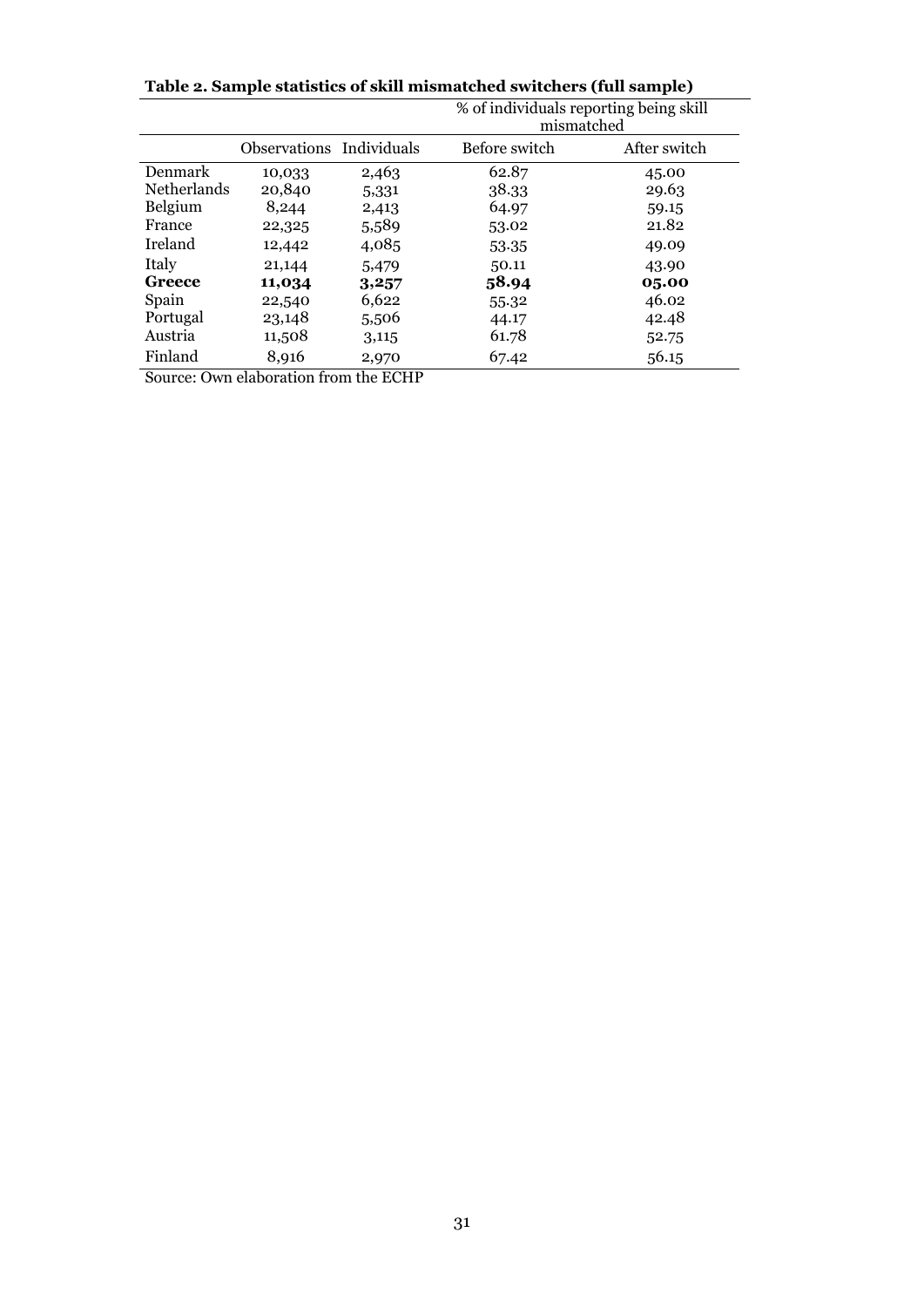|                                   | Model(1)<br>Probit      | Model (2)<br>Probit  |
|-----------------------------------|-------------------------|----------------------|
|                                   | <b>Job Satisfaction</b> | Skill Mismatch       |
|                                   |                         |                      |
| Skill Mismatcht                   | $-0.044***$<br>(0.005)  |                      |
| $Self-emplogment_t$               | $0.061***$              | $-0.087***$          |
|                                   | (0.015)                 | (0.015)              |
| $Age_t$                           | $-0.011***$             | $0.009***$           |
|                                   | (0.002)                 | (0.002)              |
| $Age2_t$                          | $0.000***$              | $-0.000$ ***         |
|                                   | (0.000)                 | (0.000)              |
| Female <sub>t</sub>               | $-0.030***$             | $-0.082***$          |
|                                   | (0.007)                 | (0.007)              |
| Educ <sub>3t</sub>                | $0.051***$              | $0.184***$           |
|                                   | (0.009)                 | (0.009)              |
| $Educ2_t$                         | $0.033***$              | $0.122***$           |
|                                   | (0.006)                 | (0.007)              |
| Tenure <sub>t</sub>               | $-0.000$                | $-0.000$             |
| Tenure2t                          | (0.001)<br>0.000        | (0.002)<br>$-0.000*$ |
|                                   | (0.000)                 | (0.000)              |
| Log Hours Workedt                 | $0.021***$              | $-0.014$             |
|                                   | (0.013)                 | (0.013)              |
| Family Sizet                      | $-0.002$                | $-0.006***$          |
|                                   | (0.002)                 | (0.002)              |
| Permanent Contract <sub>t-1</sub> |                         |                      |
| <b>Services</b>                   | $0.062***$              | $-0.039**$           |
|                                   | (0.018)                 | (0.018)              |
| Professionals                     | $0.058***$              | $-0.018$             |
|                                   | (0.018)                 | (0.019)              |
| Technicians                       | $0.035***$              | $-0.006$             |
|                                   | (0.017)                 | (0.017)              |
| Clerks                            | $-0.012$                | 0.024                |
|                                   | (0.017)                 | (0.017)              |
| Service_workers_and_salers        | $-0.030*$<br>(0.018)    | 0.017<br>(0.018)     |
| Agricultural_and_fishery_workers  | $-0.053*$               | $0.087***$           |
|                                   | (0.030)                 | (0.030)              |
| Craft_and_related_trade_workers   | $-0.070***$             | $-0.071***$          |
|                                   | (0.016)                 | (0.017)              |
| Plant_and_machine_operators       | $-0.076***$             | $-0.050***$          |
|                                   | (0.017)                 | (0.017)              |
| Elementary_occupations            | $-0.125***$             | $-0.026$             |
|                                   | (0.017)                 | (0.018)              |
| <b>Agricultural Sector</b>        | $-0.013$                | $-0.034$             |
|                                   | (0.023)                 | (0.024)              |
| <b>Manufacturing Sector</b>       | $-0.016$                | 0.006                |
| Service Sector                    | (0.012)                 | (0.014)              |
|                                   | 0.012<br>(0.012)        | $0.025*$<br>(0.013)  |
| Constant                          |                         |                      |
|                                   |                         |                      |
| Sample size                       | 81754                   | 82998                |

| Table 3. Estimates of job satisfaction and the skill mismatch |  |
|---------------------------------------------------------------|--|
| equation                                                      |  |

Notes:

1. \*\*\* Significant at 1%, \*\* Significant at 5%, \* Significant at 10%.

2. All models include dummy for years and countries.

3. Numbers in parenthesis are the coefficient standard errors.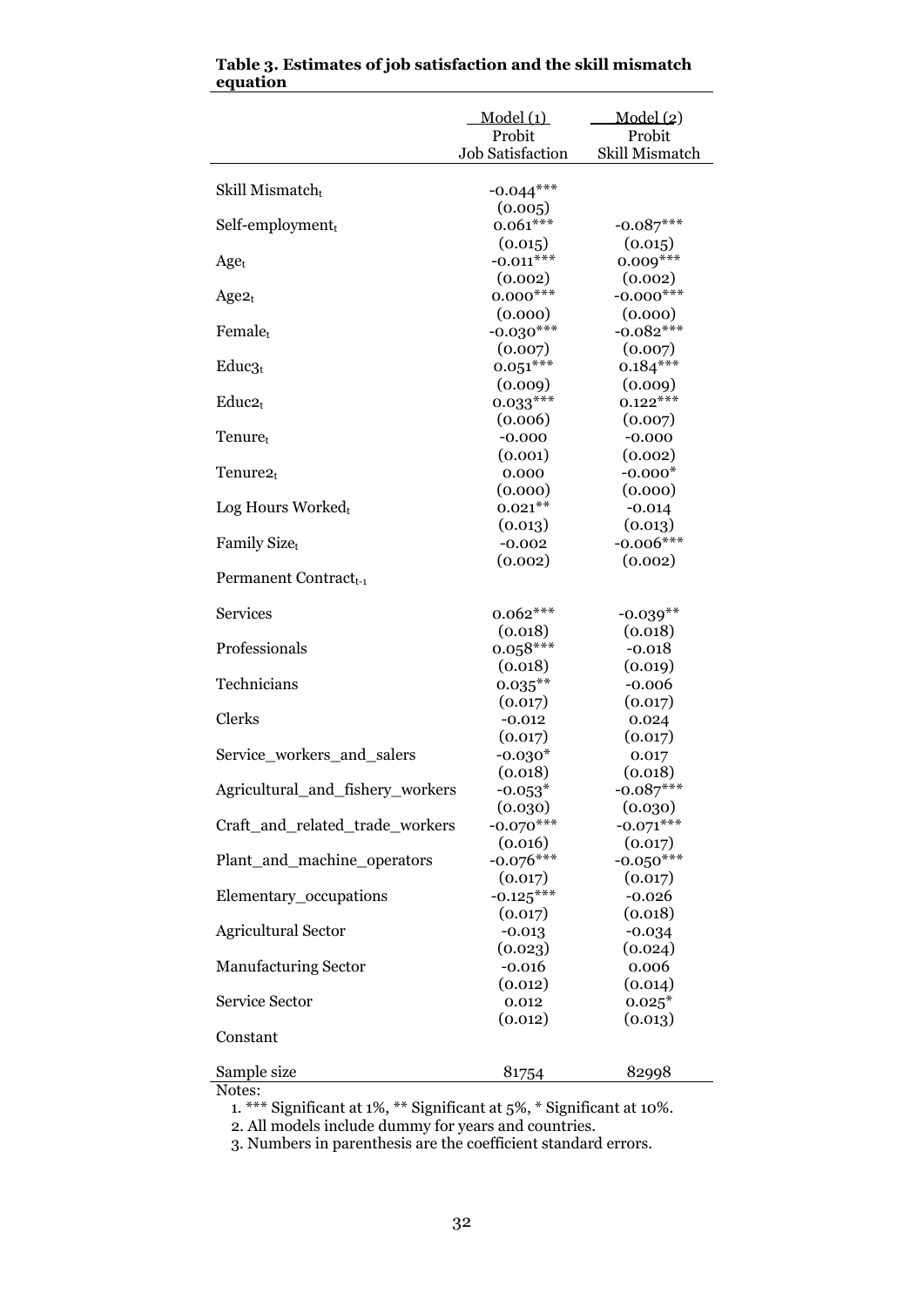|                                         | rabic 4. Estimates or the skin imsinaten equation<br>Full sample |                        |                                        | Restricted sample      |                        |                        |                        | Bivariate probit       |                      |                         |
|-----------------------------------------|------------------------------------------------------------------|------------------------|----------------------------------------|------------------------|------------------------|------------------------|------------------------|------------------------|----------------------|-------------------------|
|                                         | Pooled probit<br>Random effects probit                           |                        | Pooled probit<br>Random effects probit |                        |                        | Restricted sample      |                        |                        |                      |                         |
|                                         | Model(3)                                                         | Model $(4)$            | Model(5)                               | Model (6)              | Model(7)               | Model(8)               | Model (9)              | Model(10)              | Model(11)            |                         |
|                                         | Skill<br>Mismatch                                                | Skill<br>Mismatch      | Skill<br>Mismatch                      | Skill<br>Mismatch      | Skill<br>Mismatch      | Skill<br>Mismatch      | Skill<br>Mismatch      | Skill<br>Mismatch      | Skill<br>Mismatch    | Transition<br>long term |
| Transition long term $t$                |                                                                  |                        |                                        |                        | $-0.118***$<br>(0.029) |                        | $-0.152***$<br>(0.032) |                        | $-0.081*$<br>(0.131) |                         |
| Transition short term $1t$              |                                                                  |                        |                                        |                        |                        | $-0.115***$<br>(0.028) |                        | $-0.149***$<br>(0.033) |                      |                         |
| Transition short term $2t$              |                                                                  |                        |                                        |                        |                        | $-0.115***$<br>(0.031) |                        | $-0.148***$<br>(0.037) |                      |                         |
| Transition short term $3\_\mathrm{7}$ t |                                                                  |                        |                                        |                        |                        | $-0.119***$<br>(0.037) |                        | $-0.151***$<br>(0.043) |                      |                         |
| Transition 1t                           | $-0.098***$<br>(0.017)                                           |                        | $-0.144***$<br>(0.024)                 |                        |                        | $-0.144***$<br>(0.024) |                        |                        |                      |                         |
| Transition 2t                           |                                                                  | $-0.081***$<br>(0.011) |                                        | $-0.107***$<br>(0.015) |                        |                        |                        |                        |                      |                         |
| Rho                                     |                                                                  |                        | 0.661                                  | 0.659                  |                        |                        | 0.544                  | 0.544                  |                      | $-0.068$                |
| LR-test of $\rho = 0$                   |                                                                  |                        | $3.6 \cdot 10^{4}$                     | $3.7 \cdot 10^{4}$     |                        |                        | 650.31                 | 650.29                 |                      |                         |
| (p-value)                               |                                                                  |                        | 0.000                                  | 0.000                  |                        |                        | 0.000                  | 0.000                  |                      |                         |
| Pseudo-R <sup>2</sup> (pooled)          | 0.058                                                            | 0.058                  |                                        |                        | 0.074                  | 0.074                  |                        |                        |                      |                         |
| Wald chi <sup>2</sup><br>Prob>chi2      | 5292                                                             | 5368                   |                                        |                        | 201.71                 | 202.24                 |                        |                        |                      |                         |
| Wald test of $\rho = o$ )               | 0.000                                                            | 0.000                  |                                        |                        | 0.000                  | 0.000                  |                        |                        |                      |                         |
| (p-value)                               |                                                                  |                        |                                        |                        |                        |                        |                        |                        |                      | 0.918                   |
| Sample size<br>$\mathbf{v}$             | 170536                                                           | 172174                 | 170536                                 | 172174                 | 4414                   | 4414                   | 4414                   | 4414                   | 4414                 | 0.337<br>4414           |

#### **Table 4. Estimates of the skill mismatch equation**

Notes:

1. \*\*\* Significant at 1%, \*\* Significant at 5%, \* Significant at 10%.

2. All models include dummy for years and countries.

3. Numbers in parenthesis are the coefficient standard errors.

4. Model (1) and (2) contain those individuals who switch only once from the salaried to the self-employment and remain there during the whole sample period in comparison with all the individuals

 in the salaried employment. Model (3) contains those individuals who switch at least once in comparison with those working in the salaried employment. Model (4) contains those individuals who

switch only once in comparison with those in the salaried employment.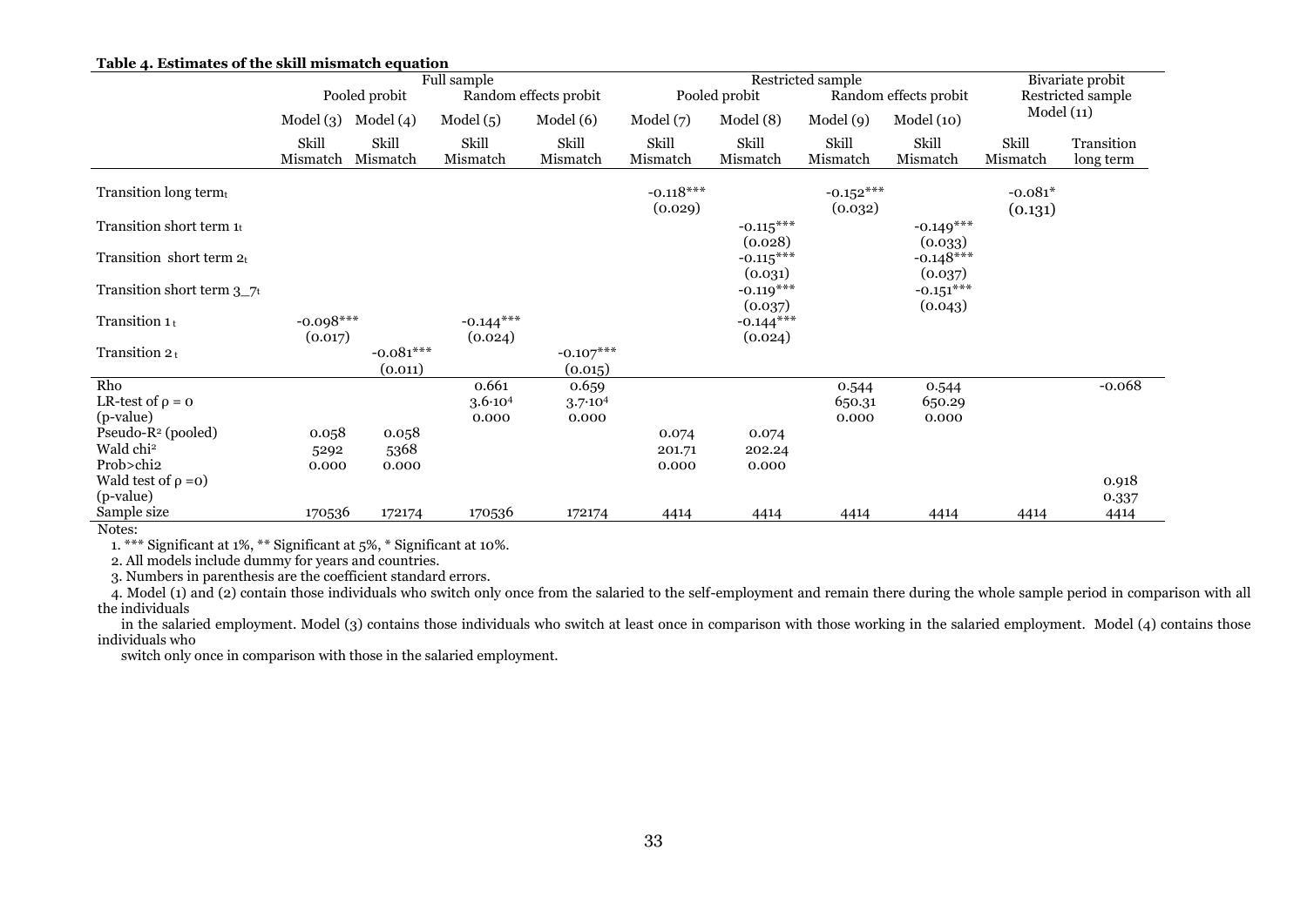### **Annex of tables**

| Variable                                | Description                                                                                                                                                                                                                                                          |
|-----------------------------------------|----------------------------------------------------------------------------------------------------------------------------------------------------------------------------------------------------------------------------------------------------------------------|
| Dependent variables                     |                                                                                                                                                                                                                                                                      |
| <b>Job Satisfaction</b>                 | Dummy that takes the value 1 if the individual is satisfied with its<br>work or main activity and o for unsatisfied individuals.                                                                                                                                     |
| Skill Mismatch                          | Dummy that takes the value 1 if the individual reports being skill<br>mismatched and o otherwise.                                                                                                                                                                    |
| Explanatory variables                   |                                                                                                                                                                                                                                                                      |
| Restricted sample                       |                                                                                                                                                                                                                                                                      |
| Transition long term                    | Dummy that takes the value 1 since the period in which the<br>individual changes the job status and o for the previous periods.                                                                                                                                      |
| Transition short term 1                 | Dummy that takes the value 1 in the period in which the<br>individual changes job status and o otherwise.                                                                                                                                                            |
| Transition short term 2                 | Dummy that takes the value 1 in the second period in which the<br>individual has changed job status and o otherwise.                                                                                                                                                 |
| Transition short term 3-7               | Dummy that takes the value 1 from the third period to the seventh<br>in which the individual has changed job status.                                                                                                                                                 |
| Full sample                             |                                                                                                                                                                                                                                                                      |
| Transition 1                            | Dummy that takes the value 1 in the period in which the<br>individual changes job status and o for those working in the<br>salaried employment. Those individuals that become self-<br>employees temporally are not considered, hence, the variable is a<br>missing. |
| Transition 2                            | Dummy that takes the value 1 in the period in which the<br>individual becomes a self-employee and o for those working in<br>the salaried employment, regardless the number of periods they<br>stay as a self-employees.                                              |
| Demographic characteristics             |                                                                                                                                                                                                                                                                      |
| Age                                     | Age of the individual.                                                                                                                                                                                                                                               |
| Age <sub>2</sub>                        | Age of the individual squared.                                                                                                                                                                                                                                       |
| Female                                  | Dummy that takes the value 1 if the individual is a woman.                                                                                                                                                                                                           |
| Education                               |                                                                                                                                                                                                                                                                      |
| Educ2                                   | Dummy that takes the value 1 if the highest educational level of<br>the individual is secondary education.<br>Dummy that takes the value 1 if the highest educational level of                                                                                       |
| Educ3                                   | the individual is tertiary education.                                                                                                                                                                                                                                |
| Family aspects                          |                                                                                                                                                                                                                                                                      |
| <b>Family size</b>                      | Number of persons in the household.                                                                                                                                                                                                                                  |
| <b>Employment characteristics</b>       |                                                                                                                                                                                                                                                                      |
| Self-employment                         | Dummy that takes the value 1 if the individual works as self-<br>employee and o for those working in the salaried employment.                                                                                                                                        |
| Tenure                                  | Total of years in the current job.                                                                                                                                                                                                                                   |
| Tenure <sub>2</sub>                     | Total of years in the current job squared.                                                                                                                                                                                                                           |
| Log Hours Worked                        | Natural logarithm of hours working per week.<br>Dummy that takes the value 1 if the individual had a permanent                                                                                                                                                       |
| Permanent contract                      | contract in the previous year.                                                                                                                                                                                                                                       |
| Firm specific indicators<br>Occupations |                                                                                                                                                                                                                                                                      |
| Services                                | Dummy that takes the value 1 if the occupation in current job is<br>legislators, senior officials and managers.                                                                                                                                                      |

**Table A1. Definition of the variables used in the econometric estimates**